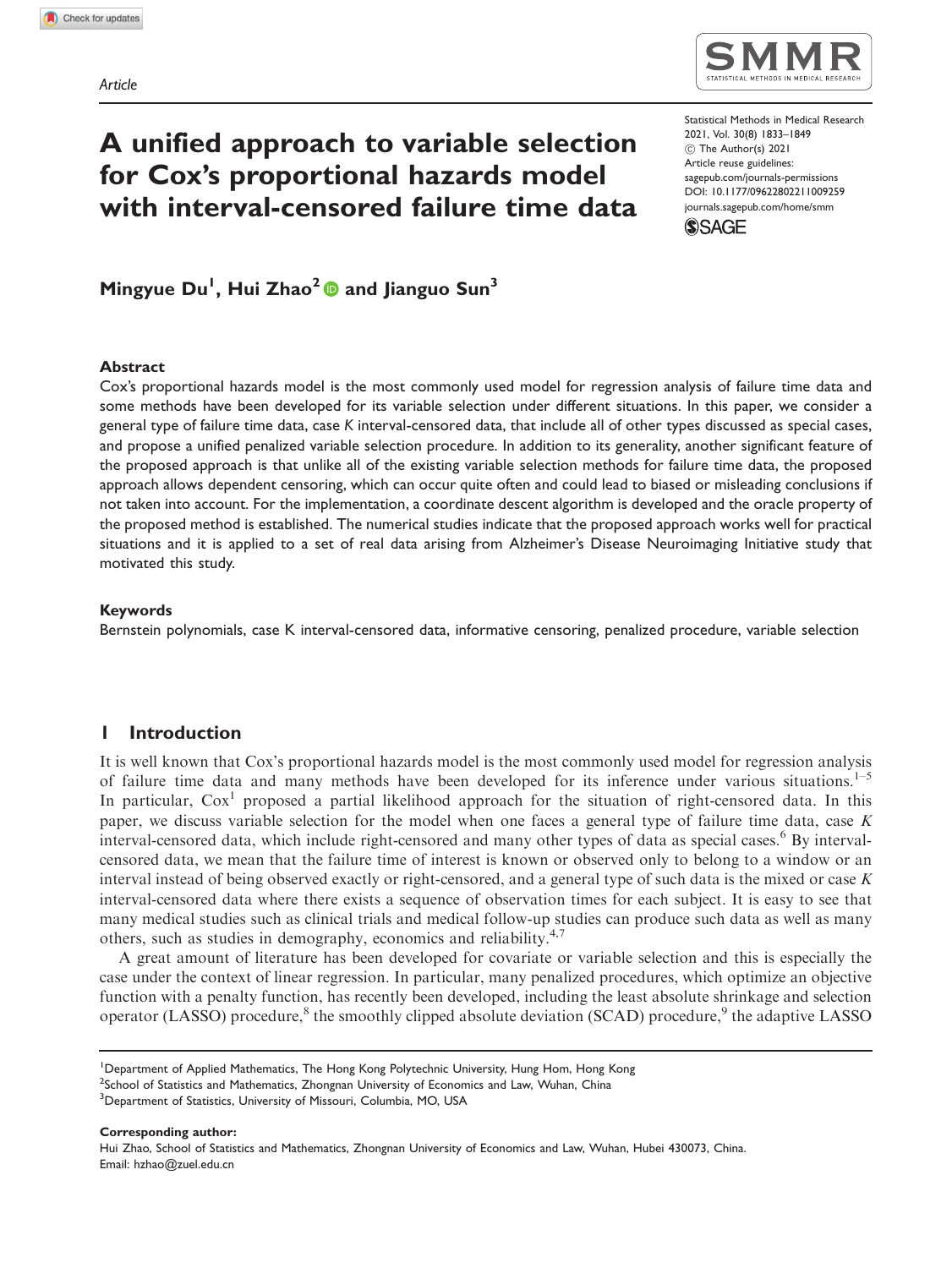(ALASSO) procedure,<sup>10</sup> the smooth integration of counting and absolute deviation (SICA) procedure,<sup>11</sup> the seamless- $L_0$  (SELO) procedure,<sup>12</sup> and the broken adaptive ridge (BAR) regression.<sup>13</sup> A number of authors have also discussed the variable selection for right-censored failure time data, and especially, Tibshirani,<sup>14</sup> Fan and Li,<sup>15</sup> and Zhang and Lu<sup>16</sup> generalized the LASSO, SCAD, and ALASSO penalty-based procedures, respectively, to the Cox's proportional hazards model situation.

For the variable selection based on interval-censored failure time data, two parametric procedures were developed in Scolas et al.<sup>17</sup> and Wu and Cook,<sup>18</sup> and in particular, the latter assumed that the baseline hazard function is a piecewise function. Also Zhao et al.<sup>19,20</sup> considered a special case of interval-censored data, case II intervalcensored data, and proposed a semiparametric procedure. Note that in terms of estimation and variable selection on the proportional hazards model, one significant difference between right-censored data and interval-censored data is that for the former, a simple partial likelihood function is available and commonly used as the objective function in a penalized procedure, while there does not exist such function for the latter and one has to work with a much more complicated objective function. Furthermore, a significant limitation for all of the variable selection procedures mentioned above for failure time data is that they apply only to the independent censoring situation. It is well known that sometimes the censoring, either right or interval censoring, may be informative and for this case, the use of the methods that assume the independent censoring can lead to biased results or even misleading conclusions.<sup>3,4</sup> In addition, it is also much more complicated to deal with informative interval censoring than informative right censoring as the former is a process and the latter can be simply characterized by a random variable.

In the following, we will consider case K interval-censored failure time data and develop a general or unified penalized variable selection procedure. In the proposed method, the sieve approach based on Bernstein polynomials will be employed to approximate the unknown baseline cumulative hazard function and a two-step estimation procedure will be developed. Also the latent variable will be used to describe the relationship between the failure time of interest and the observation process, and thus the proposed approach has the advantage that it allows dependent or informative censoring. In addition, it is flexible in that no distribution assumption is needed for the latent variables. Of course, instead of Bernstein polynomials and the latent variable approach, one may employ other smooth functions such as B-splines and the copula model approach, respectively, in the proposed method and more comments on these are given below.

The remainder of the paper is organized as follows. We will begin in Section 2 with introducing some notation and assumptions that will be used throughout the paper and then briefly discuss the method that would be used if only estimation is of interest. In particular, we will assume that the failure time of interest follows the proportional hazards model and a counting process is employed to describe the underlying censoring or observation process. In Section 3, the proposed sieve penalized variable selection procedure will be presented and in the method, the number of covariates is allowed to diverge with the sample size. For the implementation of the method, a coordinate descent algorithm is developed, and the oracle property of the proposed procedure is established in Section 4. The proposed method can be applied with various penalty functions, although we will focus on the BAR penalty function. Section 5 presents some results obtained from a simulation study conducted for the assessment of the proposed method and they suggest that the method works well for practical situations. An application to a motivated real study is provided in Section 6, and Section 7 contains some discussion and concluding remarks.

# 2 Notation, assumptions and estimation

Consider a failure time study that consists of n independent subjects and let  $T_i$  denote the failure time of interest associated with subject i. Also for subject i, suppose that there exist a p-dimensional vector of covariate denoted by  $z_i$  and a sequence of observation time points denoted by  $U_{i0} = 0 < U_{i1} < U_{i2} < \ldots < U_{iK_i}$ , where  $K_i$  is a random integer,  $i = 1, ..., n$ . Define  $\tilde{N}_i(t) = \sum_{j=1}^{K_i} I(U_{ij} \le t)$  and  $\delta_{ij} = I(U_{i,j-1} < T_i \le U_{i,j}), i = 1, ..., n, j = 1,$  $\ldots, K_i$ . Then,  $\tilde{N}_i(t)$  is a point process characterizing the observation process on subject i and jumps only at the observation times. In the following, we will assume that the observed data have the form

$$
\{O_i = (\tau_i, U_{ij}, \delta_{ij}, z_i, j = 1, \ldots, K_i), i = 1, \ldots, n\}
$$

where  $\tau_i$  denotes a follow-up time for the *i*th subject that is assumed to be independent of  $T_i$ . That is, we only have case K interval-censored data.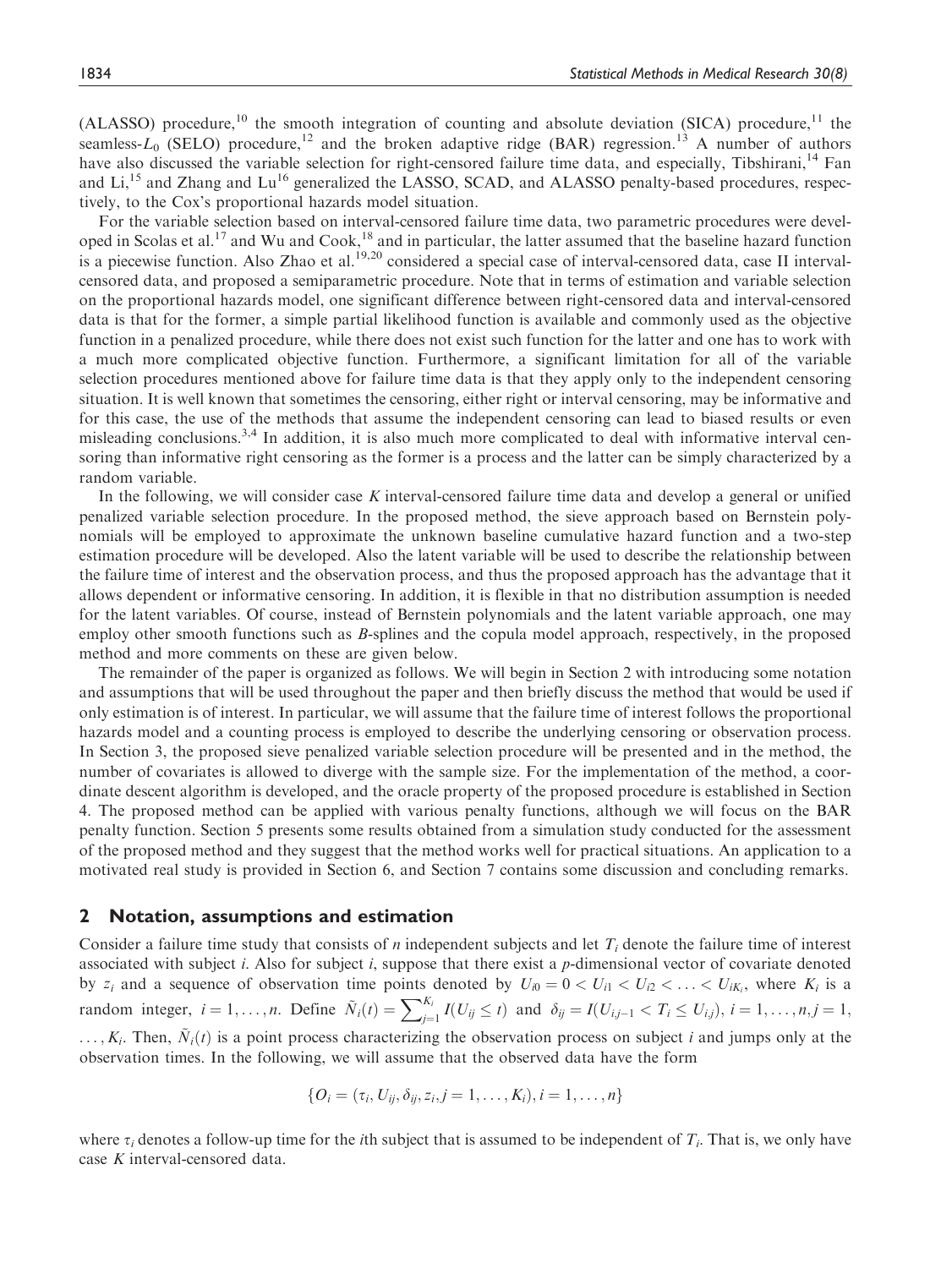To describe the covariate effect on  $T_i$ , suppose that for subject i, there exists a latent variable  $u_i$  and given  $z_i$  and  $u_i$ ,  $T_i$  follows the proportional hazards frailty model

$$
\lambda_i(t|z_i, u_i) = \lambda_0(t) \exp(x_i^T \beta)
$$
\n(1)

In the above,  $\lambda_0(t)$  denotes an unknown baseline hazard function,  $x_i = (u_i, z_i^T)^T$ , and  $\boldsymbol{\beta} = (\beta_0, \beta_1, \dots, \beta_p)^T$  are unknown regression parameters. Eurthermore, we will assume that given z, and  $u_i$ . T, and  $\tilde{N}_i(t)$ in the above,  $x_0(t)$  denotes an dinknown baseline hazard runction,  $x_i = (u_i, z_i)$ , and  $\mathbf{p} = (p_0, p_1, \dots, p_p)$  are independent<br>unknown regression parameters. Furthermore, we will assume that given  $z_i$  and  $u_i$ ,  $T_i$  and and  $\tilde{N}_i(t)$  is a nonhomogeneous Poisson process with the intensity function

$$
\lambda_{ih}(t|z_i, u_i) = \lambda_{0h}(t) \exp(z_i^T \boldsymbol{\alpha} + u_i)
$$
\n(2)

Here  $\lambda_{0h}(t)$  denotes a completely unknown continuous baseline intensity function and  $\alpha$  is a vector of regression parameters as  $\beta$ . It is apparent that under models (1) and (2), the parameter  $\beta_0$  represents the extent of the association between the failure time and the observation process. The two will be independent if  $\beta_0 = 0$ . In addition, the positive value of  $\beta_0$  means that the failure time and the observations are positively correlated, while the negative value of  $\beta_0$  means the negative association. Note that instead of one latent variable in the models above, one could replace it by two correlated latent variables and the development below would be still valid.

If one is only interested in estimation of regression parameters, under the assumptions above, it would be natural to employ the conditional likelihood function

$$
L(\boldsymbol{\beta}, \Lambda_0 | u_i's) = \prod_{i=1}^n \left\{ \prod_{j=1}^{K_i} (\exp(-\Lambda_0(U_{ij-1}) \exp(x_i^T \boldsymbol{\beta})) - \exp(-\Lambda_0(U_{ij}) \exp(x_i^T \boldsymbol{\beta})))^{\delta_{ij}} \times (\exp(-\Lambda_0(U_{iK_i}) \exp(x_i^T \boldsymbol{\beta})))^{1-\sum_{j=1}^{K_i} \delta_{ij}} \right\}
$$

given the  $u_i$ 's, where  $\Lambda_0(t) = \int_0^t \lambda_0(s)ds$ , the baseline cumulative hazard function. Of course, in general, the  $u_i$ 's are unknown and for this, Wang et al.<sup>6</sup> proposed a two-step estimation procedure that employs the strengthborrowing method discussed in Huang and  $Wang<sup>21</sup>$  and replaces them by their estimators.

More specifically, let  $\Lambda_{0h}(t) = \int_0^t \lambda_{0h}(s)ds$  and assume that  $\Lambda_{0h}(\tau_0) = 1$ , where  $\tau_0$  denotes the longest follow-up time. Then Wang et al.<sup>6</sup> suggested to estimate  $\alpha$  by using the estimating equations

$$
U(\boldsymbol{\alpha}) = \sum_{i=1}^n \tilde{z}_i \Big( K_i \hat{\Lambda}_{0h}^{-1}(\tau_i) - E(e^{u_i}) \exp(z_i^T \boldsymbol{\alpha}) \Big) = 0
$$

where  $\tilde{z}_i^T = (1, z_i^T)$ , and

$$
\hat{\Lambda}_{0h}(t) = \prod_{s_{(l)} > t} \left( 1 - \frac{d_{(l)}}{R_{(l)}} \right)
$$

the estimation of  $\Lambda_{0h}$ . Let  $\hat{\alpha}$  denote the estimator of  $\alpha$  given by the estimating equation above. Then one can naturally estimate  $u_i$  by

$$
\hat{u}_i = \log \left\{ \frac{K_i}{\hat{\Lambda}_{0h}(\tau_i) \exp(z_i^T \hat{\mathbf{x}})} \right\}
$$

and estimate  $\beta$  and  $\Lambda_0$  by maximizing  $L(\beta, \Lambda_0|\hat{u}_i^{\prime}s)$ .

#### 3 Sieve penalized variable selection procedure

Now we consider both estimation and covariate selection with the focus on model (1). For this, motivated by the discussion in the previous section, we propose to maximize the penalized estimated log-likelihood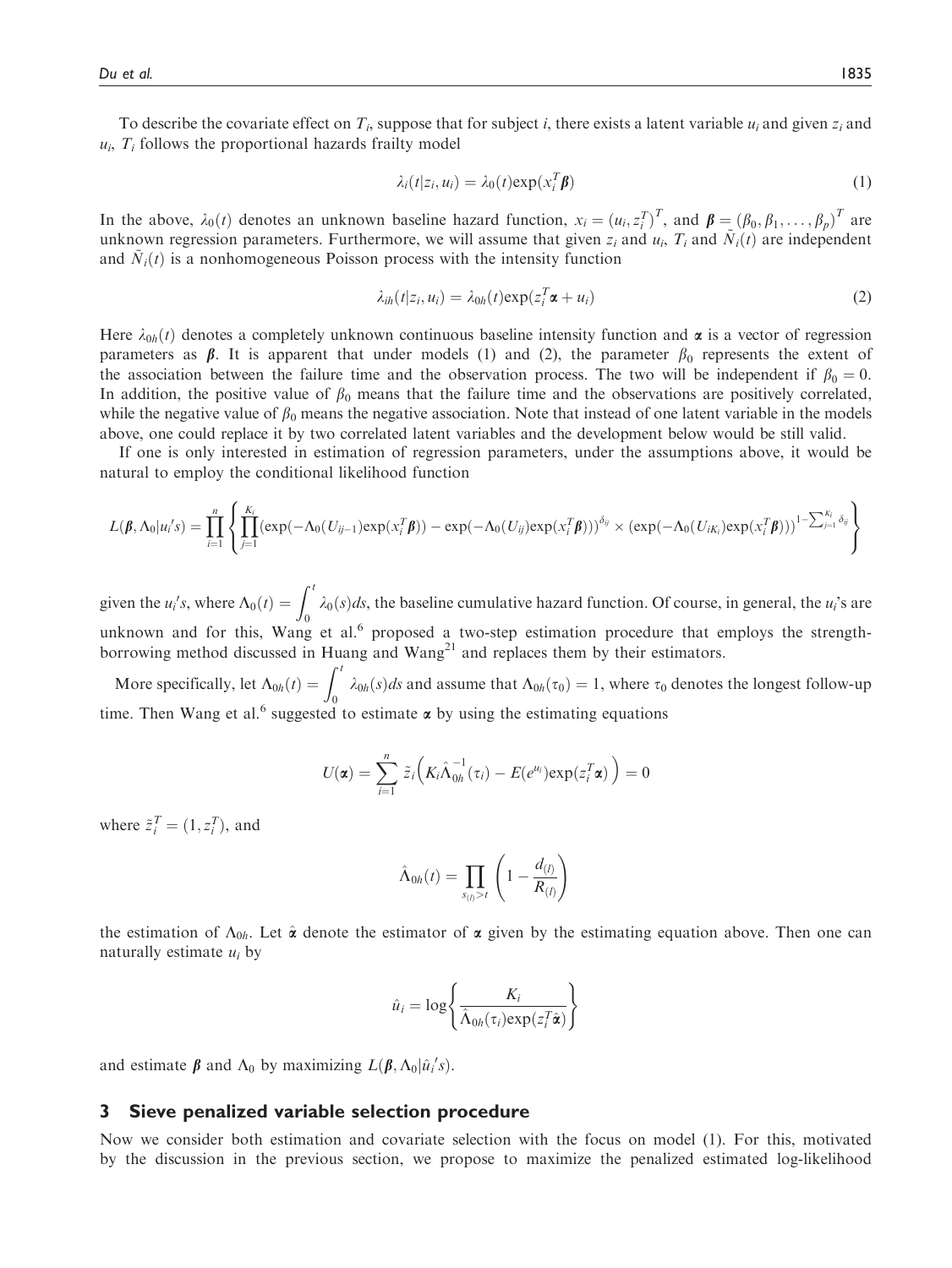function

$$
l_p(\boldsymbol{\beta}, \Lambda_0 | \hat{u}_i's) = \log L(\boldsymbol{\beta}, \Lambda_0 | \hat{u}_i's) - \sum_{j=1}^p p_{\lambda_n}(|\beta_j|)
$$

where  $p_{\lambda_n}$  denotes a penalty function that depends on a tuning parameter  $\lambda_n > 0$ . For the penalty function, in the following, we will consider several commonly used ones, including the LASSO,<sup>14</sup> ALASSO,<sup>16</sup> SCAD,<sup>9</sup> SICA,<sup>11</sup>  $\text{SELO}^{12}$  and  $\text{BAR}^{22}$  penalty functions.

Note that for the maximization of  $l_p(\beta, \Lambda_0 | \hat{u}_i's)$ , one challenge will be that  $l_p(\beta, \Lambda_0 | \hat{u}_i's)$  involves the infinite-<br>nensional function  $\Lambda_0$ . To deal with this, by following others <sup>5</sup> we propose first to empl dimensional function  $\Lambda_0$ . To deal with this, by following others,<sup>5</sup> we propose first to employ the sieve approach to approximate  $\Lambda_0$  by using Bernstein polynomials. More specifically, let

$$
\Theta = \{ \nu = (\beta, \Lambda_0) \in \mathbb{B} \otimes \mathbb{M} \}
$$

denote the parameter space of  $\nu$ , where  $\mathbb{B} = {\beta | \beta \in R^p, ||\beta|| \le M}$  with M being a positive constant and M is the collection of all bounded and continuous pondecreasing, non-negative functions over the interval [c w] collection of all bounded and continuous nondecreasing, non-negative functions over the interval  $[c, u]$ with  $0 \leq c < u < \infty$ . In practice,  $[c, u]$  is usually taken as the range of observed data. Furthermore, define the sieve space

$$
\Theta_n = \{\nu_n = (\beta, \Lambda_{0n}) \in \mathbb{B} \otimes \mathbb{M}_n\}
$$

where

$$
\mathbb{M}_n = \left\{ \Lambda_{0n}(t) = \sum_{k=0}^m \phi_k^* B_k(t, m, c, u) : \sum_{0 \le k \le m} |\phi_k^*| \le M_n, 0 \le \phi_0^* \le \phi_1^* \le \ldots \le \phi_m^* \right\}
$$

with  $M_n$  being a constant and

$$
B_k(t,m,c,u)=C_m^k\bigg(\frac{t-c}{u-c}\bigg)^k\bigg(1-\frac{t-c}{u-c}\bigg)^{m-k}, \quad k=0,\ldots,m
$$

which are Bernstein basis polynomials of degree  $m = o(n^s)$  for some  $s \in (0, 1)$ . Note that  $M_n$  controls the size of the size of the size and is usually chosen as  $M = o(n^a)$  with  $a \in (0, 1)$ . <sup>23</sup> The value of m can be chos the sieve space and is usually chosen as  $M_n = o(n^a)$  with  $a \in (0, 1).^{23}$  The value of m can be chosen by the cross-<br>validation method, and in practice, one may perform grid search over some possible range of m or fix m to validation method, and in practice, one may perform grid search over some possible range of  $m$  or fix  $m$  to be the closest integer to  $n^{0.25}$ .<sup>19</sup> Note that here Bernstein polynomials are chosen simply because of their natural monotone property and simplicity. Instead it is apparent that one could alternatively use other smooth functions such as B-spline functions and the proposed method could be similarly developed.

By focusing on the sieve space  $\Theta_n$ , one can rewrite the penalized estimated log-likelihood function  $l_p(\beta, \Lambda_0 | \hat{u}_i's)$  as

$$
l_p(\boldsymbol{\beta},\boldsymbol{\phi}^*|\hat{\boldsymbol{u}}_i's)=\sum_{i=1}^n\left\{\sum_{j=1}^{K_i}\delta_{ij}\text{log}(\text{exp}(-\Lambda_{0n}(U_{i,j-1})\text{exp}(\hat{\boldsymbol{x}}_i^T\boldsymbol{\beta}))- \text{exp}(-\Lambda_{0n}(U_{ij})\text{exp}(\hat{\boldsymbol{x}}_i^T\boldsymbol{\beta})))- (1-\sum_{j=1}^{K_i}\delta_{ij})\Lambda_{0n}(U_{iK_i})\text{exp}(\hat{\boldsymbol{x}}_i^T\boldsymbol{\beta})\right\}-\sum_{j=1}^p p_{\lambda_n}(|\beta_j|)
$$

where  $\hat{x}_i = (\hat{u}_i, z_i^T)^T$ . Note that due to the non-negative and non-decreasing constraint of the cumulative baseline<br>hazard function  $\Lambda_s$  in the maximization above, the constraint  $0 \leq \Lambda^* \leq \Lambda^* \leq \Lambda^*$  is required where  $x_i - (u_i, z_i)$ . Note that the to the hon-hegative and hon-decreasing constraint of the cumulative baseline<br>hazard function  $\Lambda_0$ , in the maximization above, the constraint  $0 \le \phi_0^* \le \phi_1^* \le ... \le \phi_m^*$  is required bu easily removed by the reparameterization  $\phi_0^* = e^{\phi_0}$ ,  $\phi_k^* = \sum_{i=0}^k e^{\phi_i}$ ,  $\forall 1 \le k \le m$ . To maximize  $l_p(\beta, \phi | \hat{u}_i's)$ , we will employ an alternative algorithm given below that estimates  $\beta$  and  $\phi$  alternately. In particular, we will use the Nelder-Mead simplex algorithm to update the estimator of  $\phi$  given the current estimator of  $\beta$  and then update the estimator of  $\beta$  by employing the coordinate descent algorithm while fixing the  $\phi$ . Specifically,

Step 1. Choose the initial values  $\hat{\boldsymbol{\beta}}^{(0)}$  and  $\hat{\boldsymbol{\phi}}^{(0)}$  for both  $\boldsymbol{\beta}$  and  $\phi$ .

Step 2. At the kth iteration, given the current  $\hat{\beta}^{(k-1)}$ , obtain  $\hat{\phi}^{(k)}$  by using the Nelder-Mead simplex algorithm.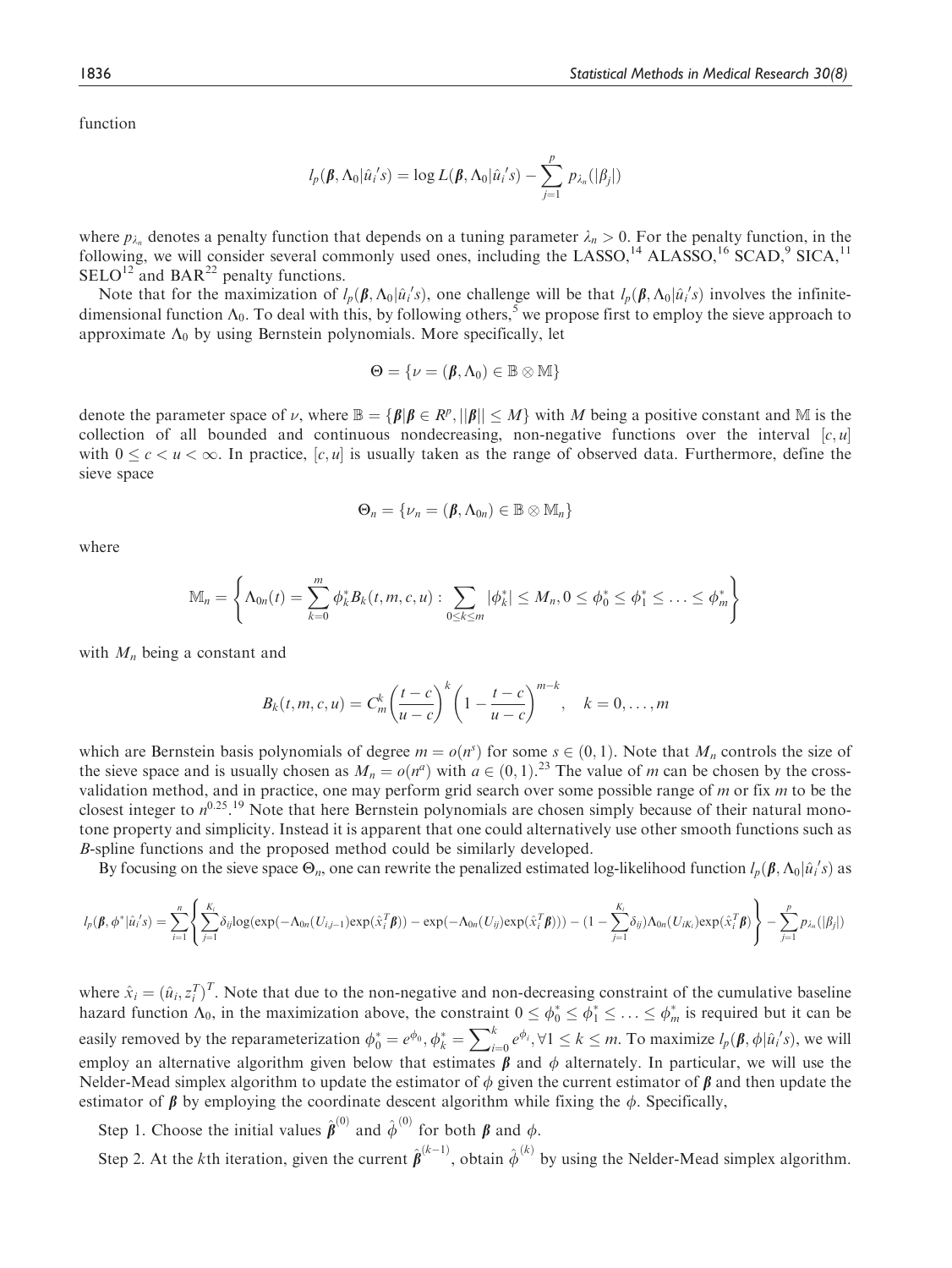Step 3. Given the current estimate of  $\hat{\phi}^{(k)}$ , update the estimate of  $\beta$  by using the coordinate descent algorithm or update each element of  $\beta$  by maximizing  $l_p(\beta, \hat{\phi}^{(k)} | \hat{u}_i's)$  while holding the other elements of  $\beta$  fixed.<br>Step 4. Repeat steps 2 and 3 until convergence

Step 4. Repeat steps 2 and 3 until convergence.

Note that the algorithm above can apply to any penalty function. On the other hand, one may employ an alternative for the BAR penalty  $p_{\lambda_n}(|\beta_j|) = \lambda_n \beta_j^2 / \tilde{\beta}_j^2$  with  $\tilde{\beta}_j$  denoting a nonzero "good" estimate of  $\beta_j$ . More specifically, one can use the ridge regression estimator

$$
\hat{\boldsymbol{\beta}}^{(0)} = \arg \max_{\boldsymbol{\beta}} \left\{ l_p(\boldsymbol{\beta}|\hat{u}) - \xi_n \sum_{j=1}^p \beta_j^2 \right\} \tag{3}
$$

as the initial value  $\hat{\pmb{\beta}}^{(0)}$  and then update  $\hat{\pmb{\beta}}^{(k-1)}$  iteratively by the following reweighed  $L_2$ -penalized estimator

$$
\hat{\boldsymbol{\beta}}^{(k)} = \arg \max_{\boldsymbol{\beta}} \left\{ l_p(\boldsymbol{\beta}|\hat{u}) - \lambda_n \sum_{j=1}^p \frac{\beta_j^2}{\left(\hat{\beta}_j^{(k-1)}\right)^2} \right\}
$$

In equation (3),  $\xi_n$  denotes another nonnegative tuning parameter to be discussed below.

Note that the coordinate algorithm described above is essentially to conduct univariate maximization for each element of  $\beta$  vector repeatedly, and for each univariate maximization, one can use the golden-section search algorithm<sup>24</sup> or Newton-Raphson algorithm. In the numerical studies reported below, the algorithm seems to work well and we did not have any convergence issues. On the covariate selection, at the convergence, we will set the estimates of the components of  $\beta$  whose values are less than a pre-specified threshold of zero. For the numerical studies reported below, we used the threshold of  $10^{-6}$  by following Wang et al.<sup>25</sup> and 0 as the initial values for both  $\beta$  and  $\phi$  by following Fan and Lv<sup>26</sup> and Lin and Lv.<sup>27</sup> Also for numerical study below, we implement the Nelder-Mead algorithm by using the R function optim and employ the R function optimize for the implementation of the golden-section search algorithm.

To implement the variable selection procedure described above, it is apparent that one needs to choose the two tuning parameters  $\lambda_n$  and  $\xi_n$ . For this, by following others, we suggest to use the C-fold cross-validation, which the numerical study below indicated works well. Also as pointed out by others and shown in the numerical study, the BAR-based approach is not sensitive to  $\xi_n$  and thus it can be taken to be a constant. Specifically, let C be an integer and suppose that the observed data can be divided into  $C$  non-overlapping parts with approximately the same size. Also let  $l^c$  denote the observed log-likelihood function based on the cth part of the whole data set and  $\hat{\beta}^{-c}$  and  $\hat{\phi}^{-c}$  the proposed sieve penalized estimates of  $\beta$  and  $\phi$ , respectively, obtained based on the whole data without the cth part. For given  $\lambda_n$ , the cross-validation statistics can be defined as

$$
CV(\lambda_n) = \sum_{c=1}^{C} F\left(\hat{\beta}^{-c}, \hat{\phi}^{-c}\right)
$$

and one can choose the value of  $\lambda_n$  that maximizes  $CV(\lambda_n)$ .

## 4 Asymptotic properties

Now we discuss the oracle property of the variable selection procedure described in the previous sections with the focus on the use of the BAR penalty function. Let  $\hat{\beta} = \lim_{k \to \infty} \hat{\beta}^{(k)}$  denote the BAR estimator given by the procedure above and  $\beta_0 = (\beta_{0,0}, \beta_{0,1}, \dots, \beta_{0,p})^T$  the true value of  $\beta$ . Without loss of generality, assume that we can write  $\beta_0 = (\beta_{01}^T, \beta_{02}^T)^T$ , where  $\beta_{01}$  is a  $q + 1$  vector consisting of  $\beta_{0,0}$  and all  $q$  ( $q \ll p$ ) nonzero components and  $\beta_{02}$  the remaining zero components. Correspondingly, we denote the BAR estimator of  $\beta$  as  $\hat{\beta} = (\hat{\beta}_1^T, \hat{\beta}_2^T)^T$ . In the following we assume that  $n \leq n$  but a and a can diverge or increase with the sample size following, we assume that  $p < n$  but p and q can diverge or increase with the sample size n.

To establish the oracle property of the BAR estimator, we need the following regularity conditions.

(C1). (i) The set B is a compact subset of  $\mathcal{R}^{p+1}$  and  $\beta_0$  is an interior point of B. (ii) The matrix  $E(\hat{x}\hat{x}^T)$  is nonsingular with  $\hat{x}$  being bounded. That is, there exists  $\hat{x}_0 > 0$  such that  $P(||\hat{x}|| \le \hat{x}_0) = 1$ .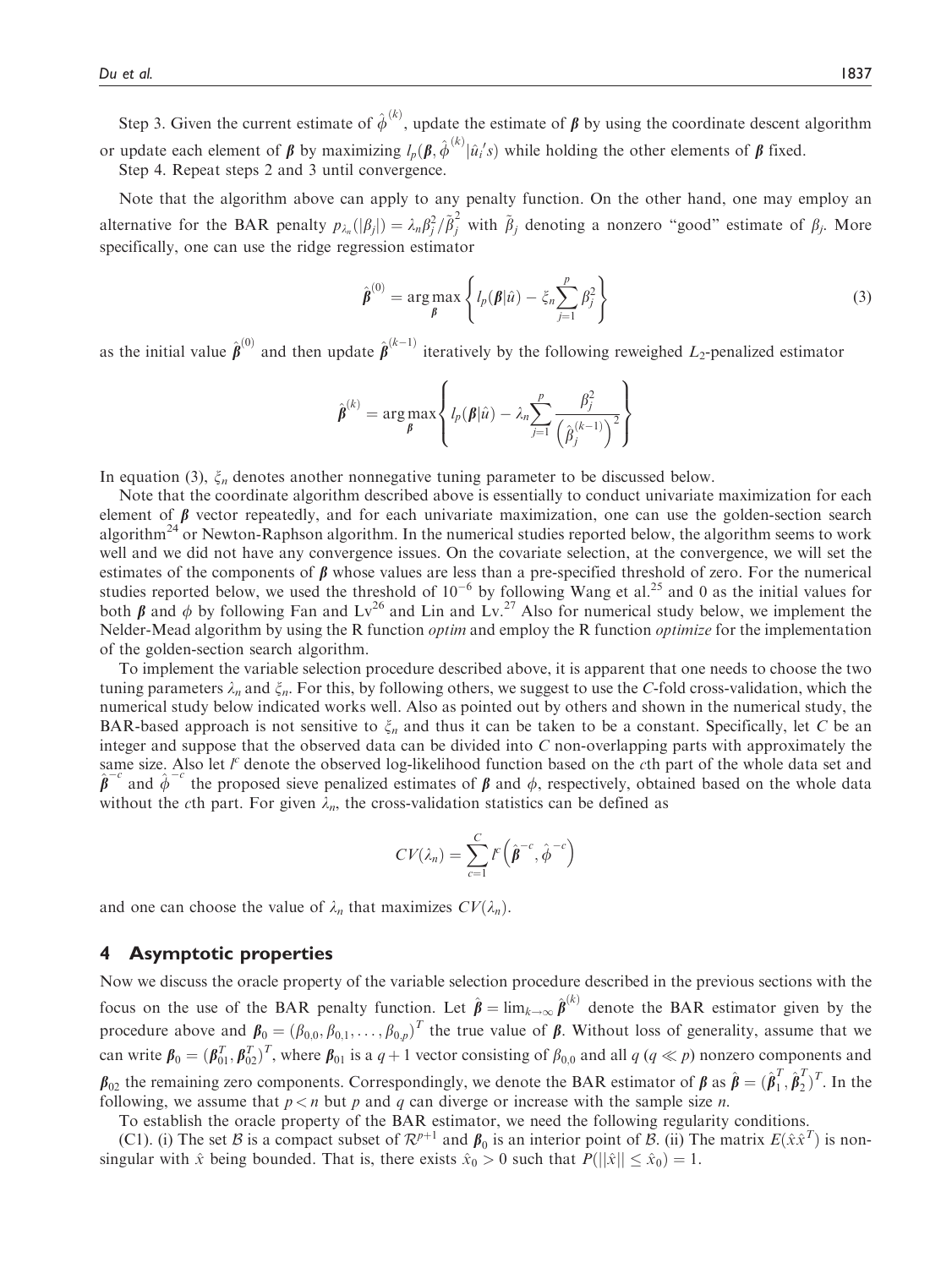(C2). The function  $\Lambda_0(\cdot)$  is continuously differentiable up to order r in [u, v] and satisfies  $a^{-1} < \Lambda_0(u) < \Lambda_0(v)$  < a for some positive constant a.

(C3). There exists a compact neighborhood  $\mathcal{B}_0$  of the true value  $\beta_0$  and a positive definite  $(p+1) \times (p+1)$ matrix  $I(\boldsymbol{\beta}_0)$  such that

$$
\sup_{\boldsymbol{\beta}\in\mathcal{B}_0}||-n^{-1}\ddot{I}_n(\boldsymbol{\beta})-I(\boldsymbol{\beta}_0)|| \stackrel{a.s.}{\to} 0
$$

where  $\ddot{l}_n(\boldsymbol{\beta})$  is the second derivative of  $l_p(\boldsymbol{\beta}|\hat{u})$ .

(C4). There exists some constant  $C > 1$  such that  $C^{-1} < \lambda_{min}(I(\beta_0)) \leq \lambda_{max}(I(\beta_0)) < C$  for sufficiently large *n*, ere  $\lambda_{min}(\lambda)$  and  $\lambda_{min}(\lambda)$  denote the smallest and largest eigenvalues of the matrix respectively. where  $\lambda_{min}(\cdot)$  and  $\lambda_{max}(\cdot)$  denote the smallest and largest eigenvalues of the matrix, respectively.

(C5). There exist positive constants  $a_0$  and  $a_1$  such that  $a_0 \leq |\beta_{0,j}| \leq a_1$ ,  $1 \leq j \leq q$ .

(C6). As  $n \to \infty$ ,  $p^2q/\sqrt{n} \to 0$ ,  $\lambda_n/\sqrt{n} \to 0$ ,  $\xi_n/\sqrt{n} \to 0$ ,  $\lambda_n\sqrt{q/n} \to 0$  and  $\lambda_n^2/(p\sqrt{n}) \to \infty$ .

Conditions (C1) to (C3) are necessary for the existence and consistence of the sieve estimator of  $\Lambda_0(t)$  and usually satisfied in practice. Condition (C4) assumes that  $I(\beta_0)$  is positive definite almost surely and its eigenvalues are bounded away from zero and infinity, and Condition (C5) assumes that the nonzero coefficients are uniformly bounded away from zero and infinity. Condition (C6) gives some sufficient but not necessary conditions needed to prove the numerical convergence and asymptotic properties of the BAR estimator  $\hat{\beta}$ . To establish the oracle property, for a vector of  $\theta_1$  and given  $\beta_1$ , define  $Q_{n1}(\theta_1) = Q_{n1}(\theta_1|\beta_1) = l_{p1}(\theta_1) - \lambda_n \theta_1^T D_1(\beta_1)\theta_1$ , where  $l_{p1}(\theta_1) =$ <br> $l_{p1}(\theta_1)$  and  $D_{p1}(\theta_1)$ , diabilo  $\theta_1^2 = \theta_1^2$ . Then the agas magnety as h  $l_p(\theta_1, 0 | \hat{u}_i's)$  and  $D_1(\beta_1) = \text{diag}\{0, \beta_1^{-2}, \dots, \beta_q^{-2}\}\.$  Then the oracle property can be described as follows with the proof given in Appendix 1.

**Theorem 1.** Assume that the regularity conditions (C1) to (C6) described above hold. Then as  $n \to \infty$  and with probability tending to 1, the BAR estimator  $\hat{\boldsymbol{\beta}} = (\hat{\boldsymbol{\beta}}_1^T, \hat{\boldsymbol{\beta}}_2^T)^T$  exists and has the followi (i)  $\beta_2 = 0$ .

- (ii)  $\hat{\beta}_1$  is the unique fixed point of  $f(\beta_1)$ , where  $f(\beta_1)$  is a solution to  $\dot{Q}_{n1}(\theta_1) = 0$ , wherein  $\dot{Q}_{n1}(\theta_1)$  is the first derivative of  $Q_n(\theta_1)$ . derivative of  $Q_{n1}(\theta_1)$ .
- (iii)  $\sqrt{n} (\hat{\boldsymbol{\beta}}_1 \boldsymbol{\beta}_{01})$  converges in distribution to the multivariate normal distribution  $N_{q+1}(0, I_1(\boldsymbol{\beta}_0)^{-1})$ , where  $I_1(\boldsymbol{\beta}_0)$  denotes the un-left  $(a+1) \times (a+1)$  submatrix of  $I(\boldsymbol{\beta}_0)$ denotes the up-left  $(q + 1) \times (q + 1)$  submatrix of  $I(\beta_0)$ .

# 5 A simulation study

In this section, we present some results obtained from an extensive simulation study conducted to assess the performance of the variable selection approach proposed in the previous sections. In the study, we first generated the covariates  $z_i$ 's from the multivariate normal distribution with mean zero, variance one, and the correlation between  $z_i$  and  $z_k$  being  $\rho^{j-k}$  with  $\rho = 0.5$ ,  $j, k = 1, \ldots, p$ , and the latent variables  $u_i$ 's through assuming that  $u_i^* =$ between  $z_j$  and  $z_k$  being  $p^2$  with  $p = 0.5$ ,  $j, \kappa = 1, ..., p$ , and the factor variables  $u_i$ 's through assuming that  $u_i = \exp(u_i)$  follows the gamma distribution with mean 4 and variance 8. The failure times of interest wer generated from model (1) with  $\Lambda_0(t) = t$  or  $\Lambda_0(t) = t^2$  and it was assumed that the  $\tau_i$ 's follow the uniform distribution over the interval [3, 4] distribution over the interval  $[3, 4]$ .

For the observation process, it was supposed that  $\tilde{N}_i(t)$  follows model (2) with  $\lambda_{0h} = 1/4$ . Then, given  $z_i$ ,  $u_i$  and  $\tau_i$ ,  $K_i$ , the number of observation times for subject i was generated from the Poisson distribution with mean

$$
\Lambda_{ih}(\tau_i|z_i,u_i)=\frac{\tau_i\exp(z_i^T\alpha+u_i)}{4}
$$

and the observation times  $(U_{i1},...,U_{iK_i})$  were taken to be the order statistics of a random sample of size  $K_i$  from<br>the uniform distribution over  $(0, \tau)$ ,  $i-1, 2, \ldots, n$ . The results given below are based on  $n-100$  or 3 the uniform distribution over  $(0, \tau_i)$ ,  $i = 1, 2, \ldots, n$ . The results given below are based on  $n = 100$  or 300 with 100 replications.

Table 1 presents the results obtained on the covariate selection with  $n = 100$  or 300,  $p = 8$ ,  $\beta =$  $(0.2, 1, 1, 0, 0, 0, 0, 1)^T$ , and all components of  $\alpha$  being 0.1. In the table, we calculated the median (MMSE) of the mean weighted squared errors (MSE) defined to be  $(\hat{\mathbf{k}}^* - \mathbf{k}^*)^T \Sigma (\hat{\mathbf{k}}^* - \mathbf{k}^*)$  with  $\mathbf$ the mean weighted squared errors (MSE) defined to be  $(\hat{\beta}^* - \beta^*)^T \Sigma (\hat{\beta}^* - \beta^*)$  with  $\beta^* = (\beta_1, \dots, \beta_p)$  and the standard deviation (SD) of the MSE where  $\Sigma$  denotes the covariance matrix of the covariates given at t standard deviation (SD) of the MSE, where  $\Sigma$  denotes the covariance matrix of the covariates given at the beginning of this section. Also, we computed the average number of the correctly selected covariates whose true coefficient are not zero (TP) and the average number of incorrectly selected covariates whose true coefficients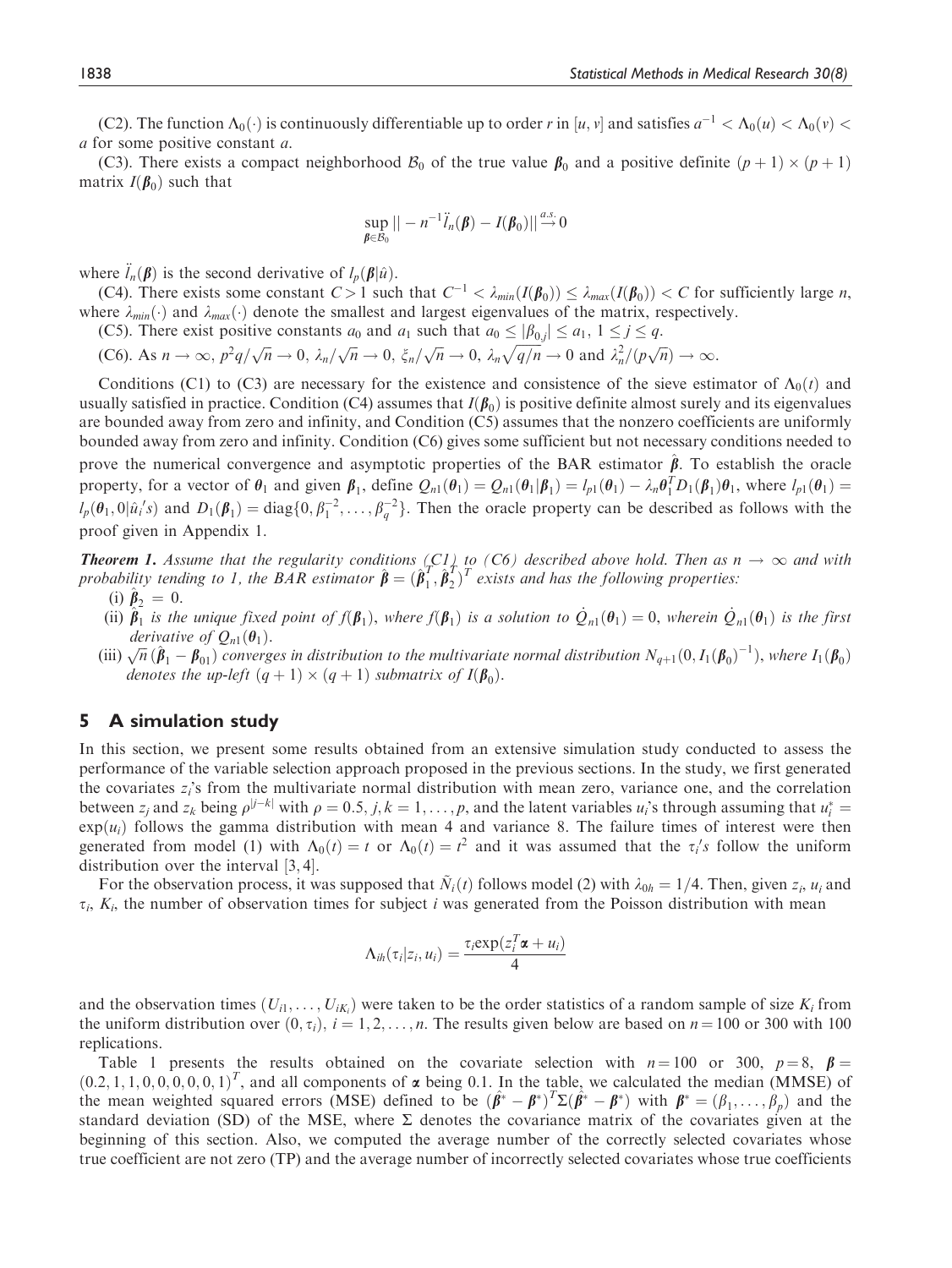| Penalty     | MMSE(SD)     |           | <b>TP</b> | <b>FP</b> |
|-------------|--------------|-----------|-----------|-----------|
|             |              | $n = 100$ |           |           |
| LASSO       | 0.283(0.450) |           | 3         | 2.07      |
| ALASSO      | 0.232(0.687) |           | 3         | 0.79      |
| SCAD        | 0.183(0.983) | 2.97      | 0.39      |           |
| SELO        | 0.193(1.145) |           | 2.81      | 0.27      |
| <b>SICA</b> | 0.233(0.883) |           | 2.83      | 0.29      |
| <b>BAR</b>  | 0.142(0.757) |           | 3         | 0.20      |
|             |              | $n = 300$ |           |           |
| LASSO       | 0.093(0.073) |           | 3         | 2.20      |
| ALASSO      | 0.061(0.077) |           | 3         | 0.67      |
| SCAD        | 0.040(0.070) |           | 3         | 0.24      |
| SELO        | 0.038(0.173) |           | 2.98      | 0.22      |
| SICA        | 0.040(0.169) |           | 2.97      | 0.13      |
| <b>BAR</b>  | 0.039(0.053) |           | 3         | 0.24      |
|             |              |           |           |           |

**Table 1.** Simulation results with  $n = 100$  or 300 and,  $p = 8$  and  $\Lambda_0(t) = t$ .

**Table 2.** Simulation results with  $n = 300$ ,  $p = 30$  or 50 and  $\Lambda_0(t) = t$ .

| Penalty       | MMSE(SD)     | TP       | <b>FP</b> |       |
|---------------|--------------|----------|-----------|-------|
|               |              | $p = 30$ |           |       |
| LASSO         | 0.305(0.152) |          | 4         | 7.55  |
| <b>ALASSO</b> | 0.149(0.134) |          | 2.67      |       |
| <b>SCAD</b>   | 0.060(0.196) |          | 0.51      |       |
| <b>SELO</b>   | 0.067(0.178) | 0.18     |           |       |
| <b>SICA</b>   | 0.063(0.204) | 0.39     |           |       |
| <b>BAR</b>    | 0.078(0.102) |          | 4         | 0.33  |
|               |              | $p = 50$ |           |       |
| LASSO         | 1.215(0.586) |          | 8         | 13.14 |
| <b>ALASSO</b> | 0.403(0.454) |          | 8         | 4.32  |
| <b>SCAD</b>   | 0.262(1.313) | 7.99     | 0.10      |       |
| <b>SELO</b>   | 0.292(0.493) | 7.90     | 0.12      |       |
| <b>SICA</b>   | 0.313(0.499) |          | 7.87      | 0.13  |
| <b>BAR</b>    | 0.215(0.267) |          | 8         | 0.45  |

are zero (FP). Here we considered six penalty functions, LASSO, ALASSO, SCAD, SELO, SICA, and BAR, and for the results, we took m, the degree of Bernstein polynomials, to be 3. For the selection of the tuning parameter  $\lambda_n$ , the 5-fold cross-validation based on the grid search was used, and for  $\xi_n$  in the BAR penalty, we set  $\xi_n = 100$ since, as mentioned above, the results are not sensitive to the choice of  $\xi_n$ .

The results given in Table 2 were obtained in the same way as above except that  $n = 300$ ,  $p = 30$  or  $p = 50$ ,  $\beta = 2.1 \pm 0$ ,  $\mu = 10^{-1}$  or  $(0.2 \pm 1.1 \pm 1.0)$ ,  $p = 1.1 \pm 1.1$ , Table 3 gives the results obtained under the  $(0.2, 1, 1, 0<sub>p-4</sub>, 1, 1)<sup>T</sup>$  or  $(0.2, 1, 1, 1, 1, 1, 0<sub>p-8</sub>, 1, 1, 1, 1)<sup>T</sup>$ . Table 3 gives the results obtained under the same set-up as that used for Table 2 expect that  $\Lambda_0(t) = t^2$ . One can see from Tables 1 to 3 that the proposed procedure seems to perform well no matter which penalty function was used especially in terms of TP measuring the true posit perform well no matter which penalty function was used, especially in terms of TP, measuring the true positive selection. In terms of MMSE and FP, measuring the false positive selection, as expected, the proposed methods with ALASSO, SCAD, SELO, SICA and BAR seem to give better performance than with LASSO.

Note that in the proposed variable selection procedure, it has been assumed that the observation process follows the non-homogeneous Poisson process and it is apparent that sometimes this may not be true. To assess the robustness of the procedure with respect to the assumption, we repeated the study above in the same way except generating the observation times from a renew process. More specifically, the gap times were set to be  $4exp(-z_i\alpha - u_i)v_i$  with  $v_i$  generated from the uniform distribution over [0, 2] until the summation of the generated gap times being larger than  $\tau_i$ . Table 4 gives the results obtained under the set-up similar to that in Table 1 with  $n = 300$  and  $p = 8$ , and one can see that they gave similar conclusions as before. We also considered other set-ups and obtained similar results.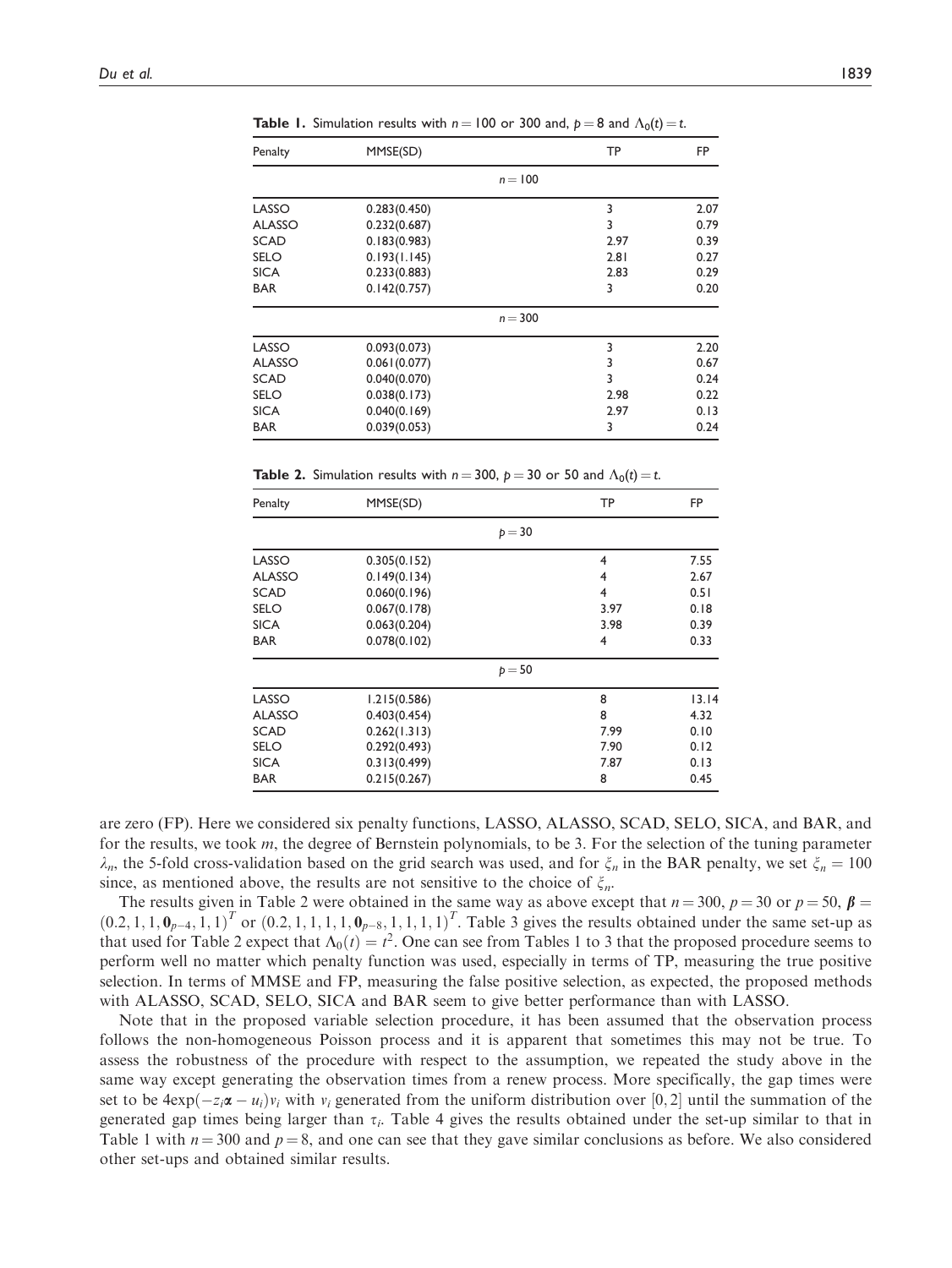| Penalty       | MMSE(SD)     | TP       | <b>FP</b> |       |
|---------------|--------------|----------|-----------|-------|
|               |              | $p = 30$ |           |       |
| LASSO         | 0.277(0.181) |          | 4         | 7.16  |
| <b>ALASSO</b> | 0.114(0.149) | 3.31     |           |       |
| <b>SCAD</b>   | 0.044(0.261) | 0.26     |           |       |
| <b>SELO</b>   | 0.048(0.267) | 3.96     | 0.10      |       |
| <b>SICA</b>   | 0.049(0.186) | 3.98     | 0.17      |       |
| <b>BAR</b>    | 0.044(0.074) | 4        | 0.27      |       |
|               |              | $p = 50$ |           |       |
| LASSO         | 1.468(0.910) |          | 8         | 13.65 |
| <b>ALASSO</b> | 0.364(0.998) |          | 8         | 5.38  |
| <b>SCAD</b>   | 0.200(0.906) | 7.94     | 0.15      |       |
| <b>SELO</b>   | 0.208(0.994) | 7.89     | 0.10      |       |
| <b>SICA</b>   | 0.202(0.909) |          | 7.95      | 0.14  |
| <b>BAR</b>    | 0.191(0.358) |          | 8         | 0.39  |

**Table 3.** Simulation results with  $n = 300$ ,  $p = 30$  or 50 and  $\Lambda_0(t) = t^2$ .

**Table 4.** Simulation results with  $n = 300$ ,  $p = 8$  and the renew observation process.

| Penalty       | MMSE(SD)     | TP   | FP   |
|---------------|--------------|------|------|
| LASSO         | 0.134(0.096) | 3    | 2.26 |
| <b>ALASSO</b> | 0.059(0.089) | 3    | 0.59 |
| <b>SCAD</b>   | 0.045(0.126) | 3    | 0.43 |
| <b>SELO</b>   | 0.055(0.144) | 2.99 | 0.30 |
| <b>SICA</b>   | 0.046(0.187) | 2.97 | 0.24 |
| <b>BAR</b>    | 0.048(0.101) |      | 0.34 |

# 6 An application

Now we apply the methodology proposed in the previous sections to a set of real data arising from the Alzheimer's Disease Neuroimaging Initiative (ADNI), a longitudinal follow-up study that started in 2004 and was designed to develop clinical, imaging, genetic, and biochemical biomarkers for the early detection and tracking of the Alzheimer's disease (AD). In the study, the participants were examined periodically for their AD status and the collection of related information and also were initially grouped based on their cognitive conditions into three groups, cognitively normal, mild cognitive impairment and Alzheimer's disease. Among others, one variable of interest is the time (in year) from the baseline visit date to the AD conversion. As expected, many patients dropped out of the study early and some missed their scheduled visits. Thus, the patients have different observation times and only case K interval-censored data are available on the AD conversion time.

For the analysis here, by following Li et al.,<sup>28</sup> we will consider 292 participants with mild cognitive impairment initial status and for whom the information on 24 covariates is complete to identify important prognostic factors for the AD conversion. These 24 demographic and clinical covariates were identified as possible important factors associated with the AD conversion by Li et al.,<sup>28</sup> who considered a similar problem by performing a simple or individual analysis. In addition to the information on the covariates, the observed data for each participant include the number of observations  $K_i$ , the observation times  $U_{ij}$ 's, and the event indicators  $\delta_{ij}$ 's. For the analysis results given below, as in the simulation study, we considered six penalty functions, LASSO, ALASSO, SCAD, SICA, SELO and BAR. Also, as in the previous section, the 5-fold cross-validation was used to select the optimal  $\lambda_n$  with setting  $\xi_n = 100$  and  $m = 3$ , the degrees of freedom for the Bernstein polynomial approximation.

Table 5 presents the selection results and for the selected covariates, it also gives the estimated covariate effects along with the estimated standard errors, given in the parentheses and obtained by using the bootstrap procedure with 100 bootstrap samples randomly drawn with replacement from the data. One can see from the table that six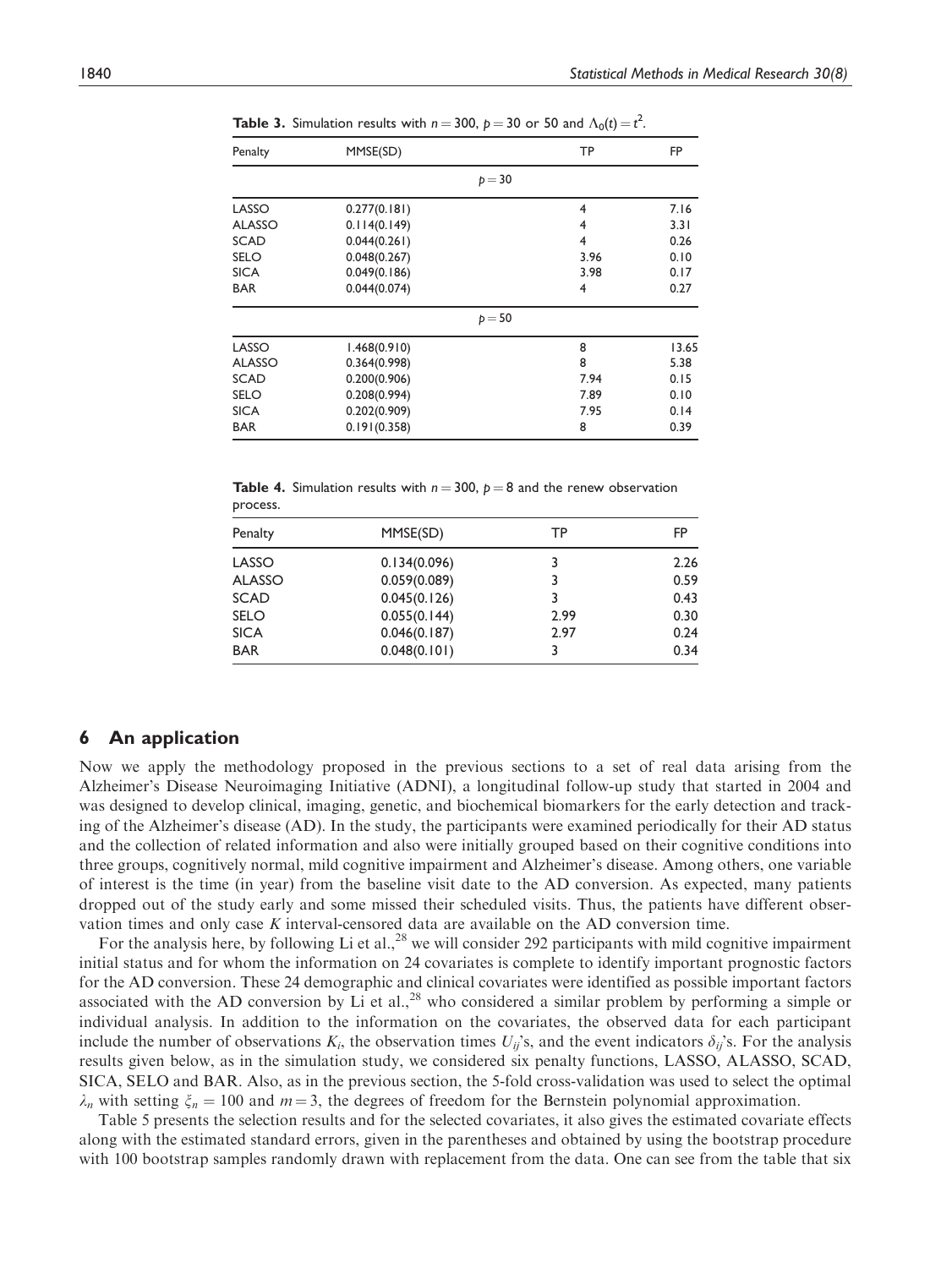| Covariate          | LASSO              | <b>ALASSO</b>      | <b>SCAD</b>        | <b>SELO</b>        | <b>SICA</b>        | <b>BAR</b>         |
|--------------------|--------------------|--------------------|--------------------|--------------------|--------------------|--------------------|
| Age                | $-0.229_{(0.110)}$ | $-0.228_{(0.154)}$ | $-0.279_{(0.153)}$ | $-0.362_{(0.172)}$ | $-0.356_{(0.178)}$ | $-0.322_{(0.152)}$ |
| Gender             | $-(-)$             | $-0.221_{(0.238)}$ | $-0.383_{(0.287)}$ | $-(-)$             | $-(-)$             | $-(-)$             |
| Years of education | $0.041_{(0.094)}$  | $0.031_{(0.083)}$  | $0.088_{(0.099)}$  | $-(-)$             | $-(-)$             | $0.077_{(0.110)}$  |
| Marital status     | $-(-)$             | $-(-)$             | $-(-)$             | $-(-)$             | $-(-)$             | $-(-)$             |
| $APOE-64$          | $0.265_{(0.134)}$  | $0.419_{(0.168)}$  | $0.467_{(0.182)}$  | $-(-)$             | $-(-)$             | $0.471_{(0.170)}$  |
| <b>CDR-SB</b>      | $0.095_{(0.109)}$  | $0.172_{(0.163)}$  | $0.203_{(0.150)}$  | $0.123_{(0.127)}$  | $0.099_{(0.127)}$  | $0.211_{(0.177)}$  |
| <b>ADASII</b>      | $0.106_{(0.132)}$  | $-(-)$             | $0.132_{(0.230)}$  | $-(-)$             | $-(-)$             | $-(-)$             |
| ADAS13             | $0.176_{(0.135)}$  | $0.365_{(0.266)}$  | $0.099_{(0.121)}$  | $0.327_{(0.132)}$  | $0.372_{(0.147)}$  | $0.276_{(0.173)}$  |
| ADASQ4             | $0.033_{(0.101)}$  | $-(-)$             | $0.085_{(0.137)}$  | $-(-)$             | $-(-)$             | $-(-)$             |
| <b>MMSE</b>        | $-0.087_{(0.096)}$ | $-(-)$             | $-0.091_{(0.128)}$ | $-(-)$             | $-(-)$             | $-0.126_{(0.124)}$ |
| RAVLT.i            | $-0.294_{(0.139)}$ | $-0.337_{(0.222)}$ | $-0.394_{(0.257)}$ | $-0.469_{(0.219)}$ | $-0.437_{(0.228)}$ | $-0.577_{(0.212)}$ |
| RAVLT.I            | $-(-)$             | $0.286_{(0.209)}$  | $0.401_{(0.232)}$  | $-(-)$             | $-(-)$             | $0.231_{(0.269)}$  |
| RAVLT.f            | $-(-)$             | $-0.368_{(0.276)}$ | $-0.485_{(0.313)}$ | $-(-)$             | $-(-)$             | $-(-)$             |
| RAVLT.p.f          | $0.101_{(0.235)}$  | $0.547_{(0.307)}$  | $0.649_{(0.374)}$  | $-(-)$             | $-(-)$             | $0.142_{(0.328)}$  |
| <b>DIGITSCOR</b>   | $-(-)$             | $-(-)$             | $-0.080_{0.114}$   | $-(-)$             | $-(-)$             | $-(-)$             |
| <b>TRABSCOR</b>    | $0.012_{(0.094)}$  | $-(-)$             | $-(-)$             | $-(-)$             | $-(-)$             | $-(-)$             |
| <b>FAQ</b>         | $0.181_{(0.122)}$  | $0.316_{(0.163)}$  | $0.317_{(0.181)}$  | $0.273_{(0.163)}$  | $0.205_{(0.179)}$  | $0.358_{(0.198)}$  |
| Ventricles         | $-(-)$             | $-(-)$             | $-0.053_{(0.172)}$ | $-(-)$             | $-(-)$             | $-(-)$             |
| Hippocampus        | $-0.242_{(0.168)}$ | $-0.086_{(0.192)}$ | $-0.172_{(0.230)}$ | $-0.283_{(0.233)}$ | $-0.433_{(0.263)}$ | $-0.070_{(0.182)}$ |
| WholeBrain         | $-(-)$             | $-(-)$             | $0.004_{(0.193)}$  | $-(-)$             | $-(-)$             | $-(-)$             |
| Entorhinal         | $-0.114_{(0.123)}$ | $-0.233_{(0.151)}$ | $-0.264_{(0.192)}$ | $-0.253_{(0.188)}$ | $-(-)$             | $-0.306_{(0.165)}$ |
| Fusiform           | $-(-)$             | $-(-)$             | $-(-)$             | $-(-)$             | $-(-)$             | $-(-)$             |
| MidTemp            | $-0.408_{(0.163)}$ | $-0.604_{(0.247)}$ | $-0.576_{(0.238)}$ | $-0.545_{(0.278)}$ | $-0.527_{(0.323)}$ | $-0.652_{(0.228)}$ |
| <b>ICV</b>         | $0.205_{(0.140)}$  | $0.321_{(0.215)}$  | $0.420_{(0.262)}$  | $0.312_{(0.218)}$  | $0.292_{(0.227)}$  | $0.311_{(0.254)}$  |

Table 5. Variable selection results in ADNI study.

factors, Age, APOE-4, ADAS13, RAVLT.i, FAQ and MidTemp, seem to have had some significant prognostic effects on the AD conversion, and two factors, Marital status and Fusiform, were not selected by any penalty function. Also three factors, CDR-SB, Hippocampus and ICV, were selected by all penalty functions and may have some mild effects on the AD conversion. The conclusions above are similar to those given by the previous simplified or single variable analyses.<sup>28</sup>

## 7 Discussion and concluding remarks

This paper discussed the variable or covariate selection problem when one faces a general type of failure time data and a unified variable selection procedure was proposed under the Cox's proportional hazards model. The proposed penalized approach can accommodate any penalty function and makes use of the sieve approach. Unlike the existing variable selection procedures for failure time data, one major advantage of the approach is that it allows for the dependent or informative censoring, which can easily occur in medical studies as well as other studies and it has been shown to cause biased estimation or misleading inference conclusions if not taken into account. For the implementation, a coordinate descent algorithm was developed and the proposed procedure with the use of the BAR penalty function was shown to have the oracle property. In addition, the numerical studies indicated that the proposed approach works well for practical situations.

A main contribution of the proposed variable selection procedure is that it applies to various types of failure time data, including right-censored data and case II interval-censored data.<sup>20</sup> As discussed above, although rightcensored data and interval-censored may seem to be similar, the latter has much more complicated structures and thus their analysis is also much more difficult than the former. For example, with the former, a partial likelihood function is available for regression analysis under the proportional hazards model, and in contrast, one has to work with some complex full likelihood functions for the latter. In terms of the censoring or observation process, for the former, it can simply be described by one censoring variable, while one has to use and deal with two censoring variables or a stochastic process for the latter.

Note that the proposed approach is essentially a two-step procedure in terms of estimation of models (1) and (2) or parameters. Instead of this, one may consider an alternative method that makes use of the observed full likelihood function as the objective function in the proposed penalized procedure. It is easy to see that this would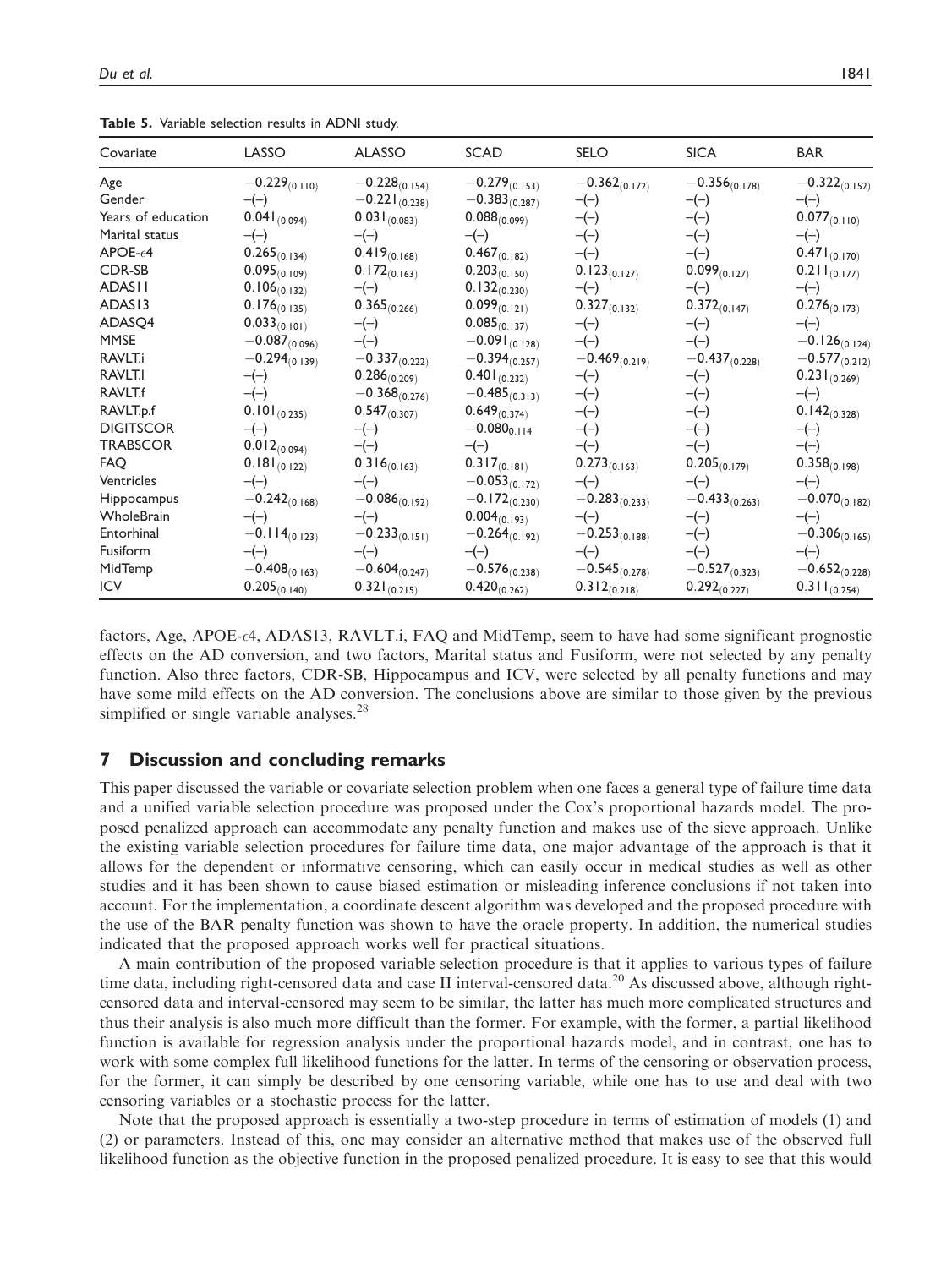be much more complicated in terms of implementation and also it would be much more difficult to establish the asymptotic properties of the resulting variable selection procedure. In addition, unlike the proposed approach, one would need to make some assumptions about the distribution of the latent variables.

In the preceding sections, the focus has been on the proportional hazards model and it is apparent that sometimes a different model may be preferred or more appropriate such as the additive hazards model or the linear transformation model. It is easy to see that the idea discussed above can still be applied to these situations but the development of a new implementation algorithm may be needed and also the derivation of the asymptotic property of the resulting variable selection approach may be different. To describe the correlation between the failure time variable of interest and the observation process, the latent variable approach was employed above and as mentioned before, an alternative is to employ the copula model approach.<sup>5,29,30</sup> One advantage of the latter is that it allows for the direct estimation of the association but it usually requires more assumptions that cannot usually be verified based on available information.

#### Authors' note

Mingyue Du is now affiliated with Department of Applied Mathematics, The Hong Kong Polytechnic University, Hung Hom, Hong Kong, China.

#### Acknowledgements

The authors wish to thank the Associate Editor and two reviewers for their many comments and suggestions that greatly improved the article.

## Declaration of conflicting interests

The author(s) declared no potential conflicts of interest with respect to the research, authorship, and/or publication of this article.

#### Funding

The author(s) received no financial support for the research, authorship, and/or publication of this article.

## ORCID iD

Hui Zhao **b** <https://orcid.org/0000-0003-0070-0130>

#### References

- 1. Cox DR. Regression models and life-tables. J R Stat Soc Ser B 1972; 34: 187–220.
- 2. Jewell NP. Non-parametric estimation and doubly-censored data: general ideas and applications to AIDS. Stat Med 1994; 13: 2081–2095.
- 3. Kalbfleisch JD and Prentice RL. The statistical analysis of failure time data. 2nd ed. New York: Wiley, 2002.
- 4. Sun J. The statistical analysis of interval-censored failure time data. New York: Springer, 2006.
- 5. Zhou Q, Hu T and Sun J. A sieve semiparametric maximum likelihood approach for regression analysis of bivariate interval-censored failure time data. J Am Stat Assoc 2017; 112: 664–672.
- 6. Wang PJ, Zhao H and Sun J. Regression analysis of case K interval-censored failure time data in the presence if informative censoring. Biometrics 2016; 72: 1103–1112.
- 7. Chen D, Sun J and Peace KE. Interval-censored time-to-event data: methods and applications. London: Chapman & Hall/ CRC, 2012.
- 8. Tibshirani R. Regression shrinkage and selection via the Lasso. J R Stat Soc Ser B 1996; 58: 267–288.
- 9. Fan J and Li R. Variable selection via nonconcave penalized likelihood and its oracle property. J Am Stat Assoc 2001; 96: 1348–1360.
- 10. Zou H. The adaptive Lasso and its oracle properties. J Am Stat Assoc 2006; 101: 1418–1429.
- 11. Lv J and Fan Y. A unified approach to model selection and sparse recovery using regularized least squares. Ann Stat 2009; 37: 3498–3528.
- 12. Dicker L, Huang B and Lin X. Variable selection and estimation with seamless-L<sub>0</sub> penalty. Statist Sinica 2013; 23: 929–962.
- 13. Liu Z and Li G. Efficient regularized regression with  $L_0$  penalty for variable selection and network construction. Comput Math Meth Med; 2016: Article ID 3456153. DOI: 10.1155/2016/3456153
- 14. Tibshirani R. The Lasso method for variable selection in the Cox model. Stat Med 1997; 16: 385–395.
- 15. Fan J and Li R. Variable selection for Cox's proportional hazards model and frailty model. Ann Stat 2002; 30: 74–99.
- 16. Zhang H and Lu WB. Adaptive Lasso for Cox's proportional hazards model. Biometrika 2007; 94: 1–13.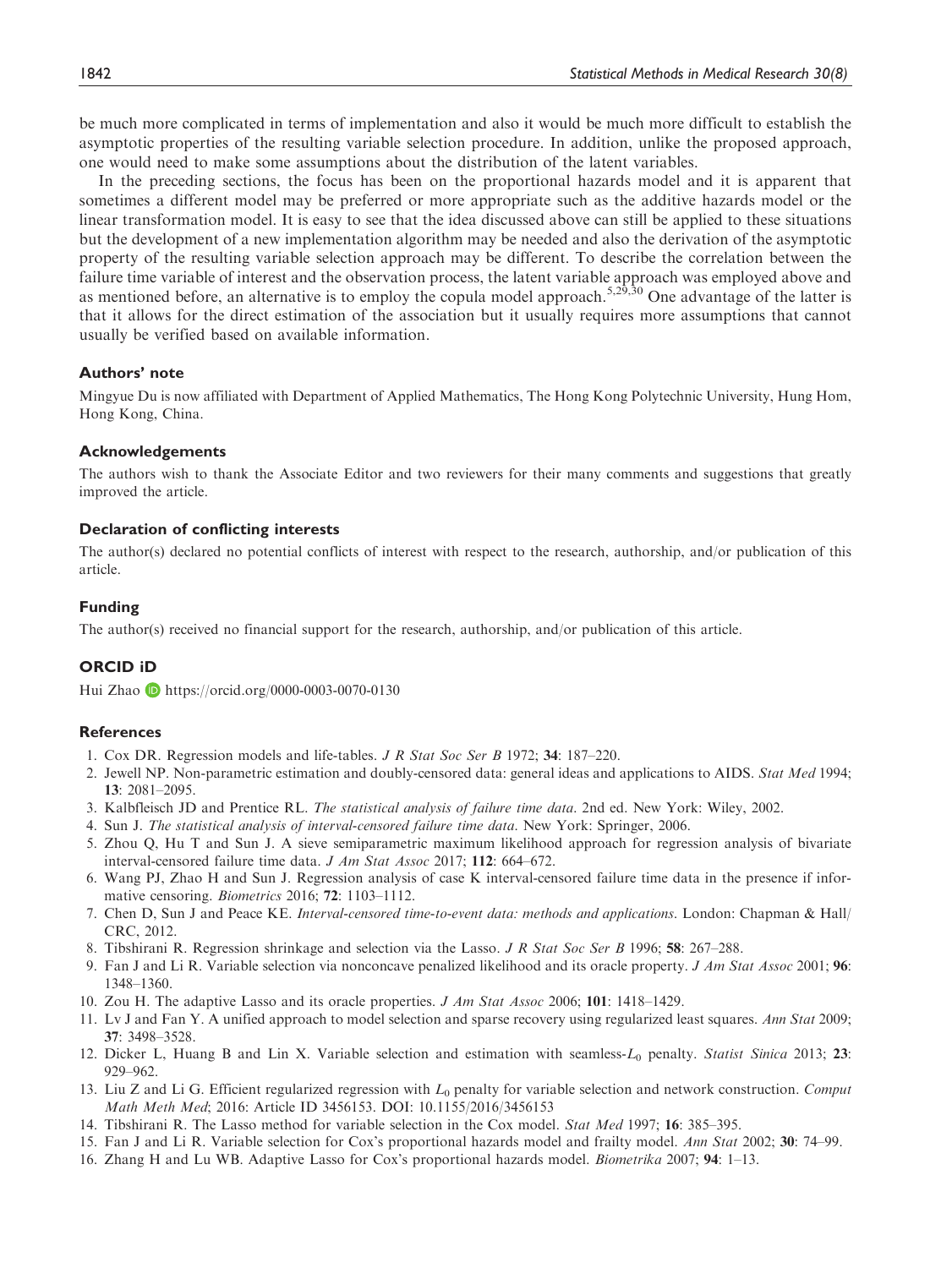- 17. Scolas S, EI Ghouch A, Legrand C, et al. Variable selection in a flexible parametric mixture cure model with intervalcensored data. Stat Med 2016; 35: 1210–1225.
- 18. Wu Y and Cook R. Penalized regression for interval-censored times of disease progression: selection of HLA markers in psoriatic arthritis. Biometrics 2015; 71: 782–791.
- 19. Zhao H, Wu Q, Gilbert PB, et al. A regularized estimation approach for case-cohort periodic follow-up studies with an application to HIV vaccine trials. Biom J 2020; 62: 1176–1191.
- 20. Zhao H, Wu Q, Li G, et al. Simultaneous estimation and variable selection for interval-censored data with broken adaptive ridge regression. J Am Stat Assoc 2020; 115: 204–216.
- 21. Huang CY and Wang MC. Joint modeling and estimation for recurrent event processes and failure time data. J Am Stat Assoc 2004; 99: 1153–1165.
- 22. Dai L, Chen K, Sun Z, et al. Broken adaptive ridge regression and its asymptotic properties. J Multivar Anal 2018; 168: 334–351.
- 23. Shen X. On methods of sieves and penalization. Ann Stat 1997; 25: 2555–2591.
- 24. Kiefer J. Sequential minimax search for a maximum P. Am Math Soc 1953; 4: 502–506.
- 25. Wang H, Li R and Tsai C. Tuning parameter selectors for the smoothly clipped absolute deviation method. Biometrika 2007; 94: 553–568.
- 26. Fan J and Lv J. Nonconcave penalized likelihood with NP-dimensionality. IEEE T Inform Theory 2011; 57: 5467–5484.
- 27. Lin W and Lv J. High-dimensional sparse additive hazards regression. J Am Stat Assoc 2013; 108: 247–264.
- 28. Li K, Chan W, Doody RS, et al. Prediction of conversion to alzheimer's disease with longitudinal measures and time-toevent data. J Alzheimer Dis 2017; 58: 361–371.
- 29. Hu T, Zhou Q and Sun J. Regression analysis of bivariate current status data under the proportional hazards model. Canad J Stat 2017; 45: 410–424.
- 30. Ma L, Hu T and Sun J. Sieve maximum likelihood regression analysis of dependent current status data. Biometrika 2015; 102: 731–738.
- 31. Cai J, Fan J, Li R, et al. Variable selection for multivariate failure time data. Biometrika 2005; 92: 303–316.

# Appendix 1. Proof of Theorem 1

In this appendix, we will sketch the proof of Theorem 1. For this and also the completeness, we will first describe the regularity conditions needed for the asymptotic properties of  $\Lambda_{0h}(t)$  and  $\hat{\alpha}$  and the properties.

- (A1) For the follow-up time  $\tau$  and latent variable u, we have  $P(\tau \ge \tau_0, \exp(u) > 0) > 0$ .<br>(A2) The covariate z is uniformly bounded
- (A2) The covariate z is uniformly bounded.
- (A3) For the latent variable u, the variance of  $exp(u)$  is bounded and there exists a positive small constant  $\epsilon > 0$ such that  $exp(u) > \epsilon$  almost surely.
- (A4) Also for  $\tau$  and  $u$ , the function  $G(s) = E[\exp(u)I(\tau \ge s)]$  is continuous for  $s \in [0, \tau_0]$ .

It has been pointed out <sup>6,21</sup> that if the regularity conditions (A1) to (A4) hold, then as  $n \to \infty$  and with probability tending to 1,  $\Lambda_{0h}(t)$  and  $\hat{\alpha}$  are consistent and possess the asymptotical normality. Hence, one can treat the functions of the  $u_i$ 's as the ones as if the  $u_i$ 's were observed and rewrite model (1) as

$$
\lambda_i(t|\hat{x}_i) = \lambda_0(t) \exp(\hat{x}_i^T \boldsymbol{\beta})
$$
\n(4)

To prove Theorem 1, we need the following three lemmas.

**Lemma 1.** (Consistency of the ridge estimator). Let  $\beta_{ridge}$  denote the ridge estimator defined in (3) and suppose that the conditions  $(Cl)$  to  $(C6)$  hold. Then we have that

$$
||\boldsymbol{\beta}_{\text{ridge}} - \boldsymbol{\beta}_0|| = O_p(\sqrt{p/n})
$$
\n(5)

Proof. Denote

$$
\mathcal{L}(\boldsymbol{\beta}) = l_p(\boldsymbol{\beta}|\hat{u}) - \xi_n \sum_{j=1}^p \beta_j^2,
$$
  
\n
$$
a_n = \max_{1 \le j \le q} \{ |\dot{p}_{\xi_n}(\beta_{0j})| : \beta_{0j} \neq 0 \},
$$
  
\n
$$
b_n = \max_{1 \le j \le q} \{ |\ddot{p}_{\xi_n}(\beta_{0j})| : \beta_{0j} \neq 0 \}
$$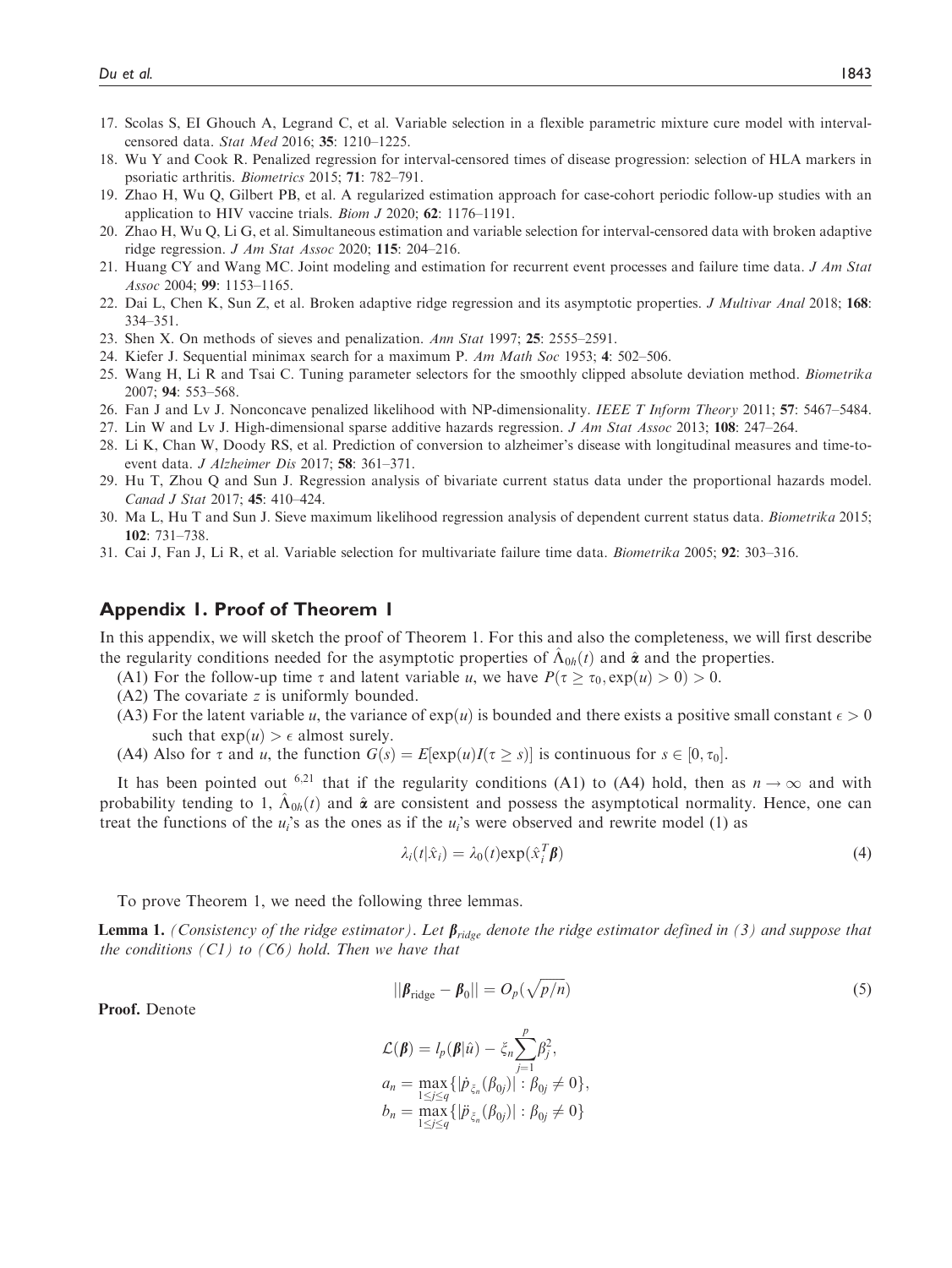For ridge regression, we can see that  $p_{\xi_n}(\beta_{0j}) = \beta_{0j}^2 \xi_n/n$  for  $j = 1, \ldots, p$ . Thus the first and second derivatives of  $(\beta_1)$  are  $p_n$ ,  $(\beta_2) = 2\beta_1 \xi/n$  and  $\tilde{n}_n$ ,  $(\beta_1) = 2\beta_1 \xi/n$  respectively. From Condition  $p_{\xi_n}(\beta_{0j})$  are  $p_{\xi_n}(\beta_{0j}) = 2\beta_{0j}\xi_n/n$  and  $\ddot{p}_{\xi_n}(\beta_{0j}) = 2\xi_n/n$  respectively. From Conditions (C5) and (C6), we have that  $\alpha_i \leq 2a_i \xi/n = o(n^{-1/2})$  and  $b_i \leq 2\xi/n = o(n^{-1/2})$ . Therefore  $a_i \to 0$  and  $b_i \to 0$  $a_n \leq 2a_1 \xi_n/n = o(n^{-1/2})$  and  $b_n \leq 2\xi_n/n = o(n^{-1/2})$ . Therefore  $a_n \to 0$  and  $b_n \to 0$ .<br>Let  $\alpha = \sqrt{n}(n^{-1/2} + a)$  then using the similar manipulation as those in Cai et al.

Let  $\alpha_n = \sqrt{p}(n^{-1/2} + a_n)$ , then using the similar manipulation as those in Cai et al.,<sup>31</sup> we can prove that, for any given  $\epsilon > 0$ , there exists a large constant  $C_0$  such that

$$
P\left\{\sup_{\|v\|=C_0}\mathcal{L}(\beta_0+\alpha_n v)<\mathcal{L}(\beta_0)\right\}\geq 1-\epsilon
$$

which implies that there exists a local maximiser,  $\beta_{\text{ridge}}$ , such that  $||\beta_{ridge} - \beta_0|| = O_p(\sqrt{p/n})$ .<br>To describe I emma 2 for a vector of  $\theta$  and given  $\beta$  define To describe Lemma 2, for a vector of  $\theta$  and given  $\beta$ , define

 $Q_n(\theta) \equiv Q_n(\theta; \beta, \hat{u}) = l_n(\theta|\hat{u}) - \lambda_n\theta^T D(\beta) \theta$ 

where  $D(\beta) = \text{diag}\{0, \beta_1^{-2}, \dots, \beta_p^{-2}\}\.$  Then the first and second derivatives of  $Q_n(\theta)$  are

$$
\dot{\mathcal{Q}}_n(\theta) = \dot{l}_p(\theta|\hat{u}) - 2\lambda_n D(\beta)\theta
$$
\n(6)

and

$$
\ddot{Q}_n(\theta) = \ddot{l}_p(\theta|\hat{u}) - 2\lambda_n D(\beta)
$$
\n(7)

**Lemma 2.** Suppose  $g(\boldsymbol{\beta}) = (g_1(\boldsymbol{\beta})^T, g_2(\boldsymbol{\beta})^T)^T$  is a solution to  $\dot{Q}_n(\boldsymbol{\theta}) = 0$  and let  $\{\delta_n\}$  be a sequence of positive real numbers existing  $S^2 \times \dot{S}^2$  is a solution to  $\dot{Q}_n(\boldsymbol{\theta}) = 0$  and let  $\{\delta_n\}$ numbers satisfying  $\delta_n \to \infty$  and  $\delta_n^2 p/\lambda_n \to 0$ . Furthermore, define  $\mathcal{H}_n \equiv {\beta = (\beta_1^T, \beta_2^T)^T : |\beta_1| = (|\beta_0|, |\beta_1| + |\beta_1|)^T \in [1/\kappa - \kappa]^{q+1}}$ halones satisfying  $\sigma_n \to \infty$  and  $\sigma_n p/\kappa_n \to \infty$ . Farmermore, define  $\kappa_n = \gamma \mathbf{p} - (\mathbf{p}_1, \mathbf{p}_2) \cdots |\mathbf{p}_1| - (\mathbf{p}_0)$ ;<br> $|\beta_1|, \ldots, |\beta_q| \rangle^T \in [1/K_0, K_0]^{q+1}, ||\beta_2|| \leq \delta_n \sqrt{p/n}$ , where  $K_0 > 1$  is a constant such that under the regularity conditions  $(C1)$  to  $(C6)$  and with probability tending to 1, we have that

- (i)  $\sup_{\beta \in H_n} \frac{\|g_2(\beta)\|}{\|\beta_2\|} < \frac{1}{C_0}$  for some constant  $C_0 > 1$ ;
- (ii)  $g(\cdot)$  is a mapping from  $\mathcal{H}_n$  to itself.

**Proof.** Taking the first-order Taylor expansion for  $\dot{Q}_n(\theta)$  at  $\beta_0$  in a neighborhood of  $g(\beta)$ , we have that

$$
\dot{Q}_n(\boldsymbol{\beta}_0) = \dot{Q}_n(g(\boldsymbol{\beta})) + \ddot{Q}_n(\boldsymbol{\beta}^*)(\boldsymbol{\beta}_0 - g(\boldsymbol{\beta}))
$$

where  $\beta_0$  is the true parameter vector, and  $\beta^*$  lies between  $\beta_0$  and  $g(\beta)$ . Then

$$
\ddot{Q}_n(\boldsymbol{\beta}^*)g(\boldsymbol{\beta})=-\dot{Q}_n(\boldsymbol{\beta}_0)+\ddot{Q}_n(\boldsymbol{\beta}^*)\boldsymbol{\beta}_0
$$

since  $\dot{Q}_n(g(\beta)) = 0$ . Substituting equations (6) and (7) to the above equation, we have

$$
\left[\frac{1}{n}\ddot{I}_p(\boldsymbol{\beta}^*|\hat{u}) - \frac{2\lambda_n}{n}D(\boldsymbol{\beta})\right]g(\boldsymbol{\beta}) = \frac{1}{n}\ddot{I}_p(\boldsymbol{\beta}^*|\hat{u})\boldsymbol{\beta}_0 - \frac{1}{n}\dot{I}_p(\boldsymbol{\beta}_0|\hat{u})
$$
\n(8)

Denote  $H_n(\beta^*) = -\frac{1}{n}\ddot{I}_p(\beta^*|\hat{u})$  and from (C3),  $H_n(\beta^*)^{-1}$  exists. Then multiplying both sides of (8) by  $H_n(\beta^*)^{-1}$ 

$$
g(\pmb{\beta}) - \pmb{\beta}_0 + \frac{2\lambda_n}{n} H_n(\pmb{\beta}^*)^{-1} D(\pmb{\beta}) g(\pmb{\beta}) = \frac{1}{n} H_n(\pmb{\beta}^*)^{-1} \dot{l}_p(\pmb{\beta}_0|\hat{u})
$$
\n(9)

Partition  $H_n(\boldsymbol{\beta}^*)^{-1}$  and  $D(\boldsymbol{\beta})$  into

$$
H_n(\pmb{\beta}^*)^{-1} = \begin{pmatrix} A & B \\ B^T & G \end{pmatrix} \text{ and } D(\pmb{\beta}) = \begin{pmatrix} D_1(\pmb{\beta}_1) & 0 \\ 0 & D_2(\pmb{\beta}_2) \end{pmatrix}
$$

where A is a  $(q+1) \times (q+1)$  matrix,  $D_1(\boldsymbol{\beta}_1) = \text{diag}\{0, \beta_1^{-2}, \dots, \beta_q^{-2}\}\$  and  $D_2(\boldsymbol{\beta}_2) = \text{diag}\{\beta_{q+1}^{-2}, \dots, \beta_p^{-2}\}\$ . Then equation (9) can be rewritten as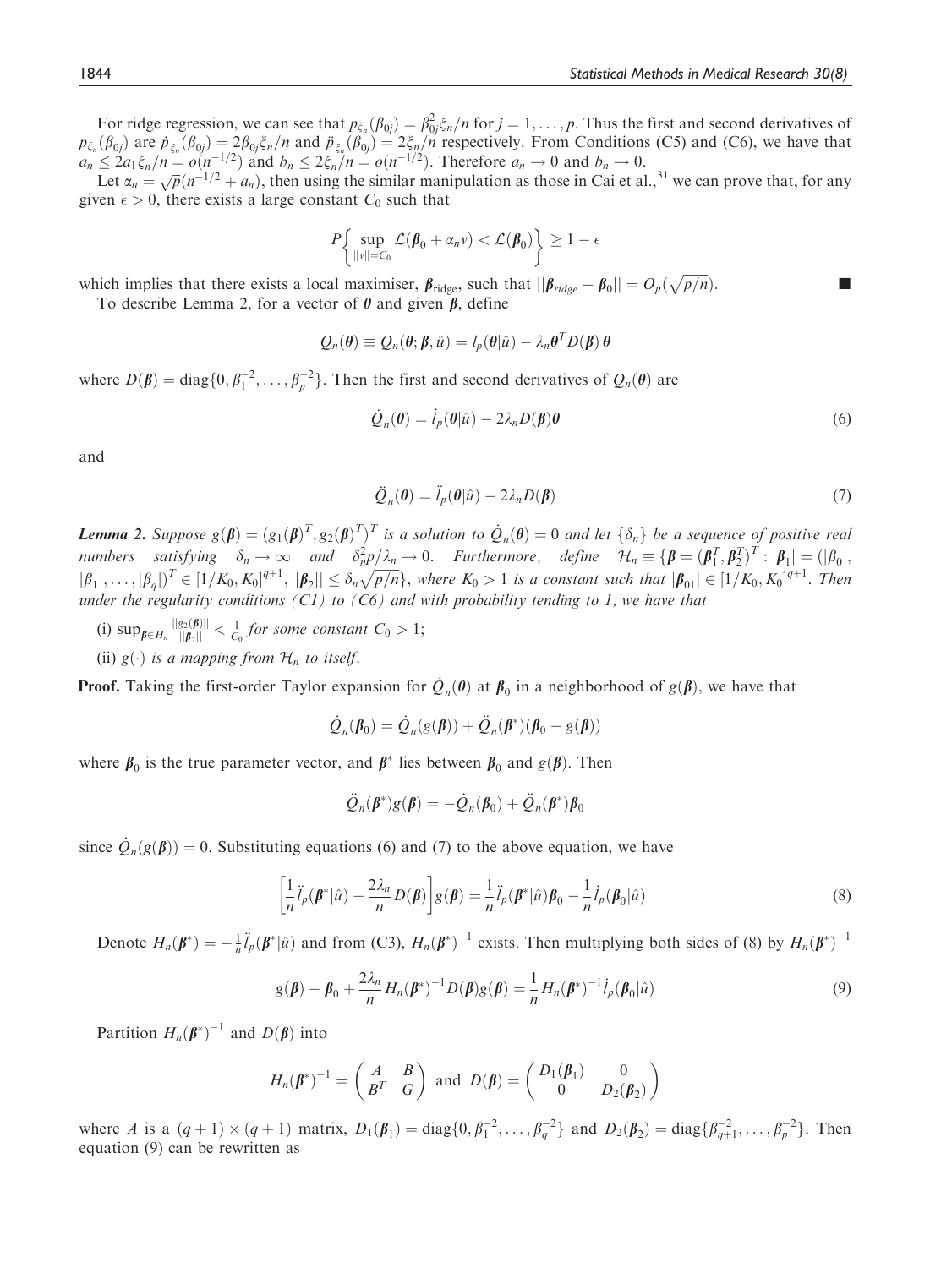$$
\begin{pmatrix} g_1(\pmb{\beta}) - \pmb{\beta}_{01} \\ g_2(\pmb{\beta}) \end{pmatrix} + \frac{2\lambda_n}{n} \begin{pmatrix} AD_1(\pmb{\beta}_1)g_1(\pmb{\beta}) + BD_2(\pmb{\beta}_2)g_2(\pmb{\beta}) \\ B^T D_1(\pmb{\beta}_1)g_1(\pmb{\beta}) + GD_2(\pmb{\beta}_2)g_2(\pmb{\beta}) \end{pmatrix} = \frac{1}{n} H_n(\pmb{\beta}^*)^{-1} \dot{l}_p(\pmb{\beta}_0|\hat{u})
$$
(10)

By arguments similar to those in Theorem 1 of Cai et al., $31$  Conditions (C1) to (C6) guarantee that  $||\frac{1}{n}H_n(\beta^*)^{-1}i_p(\beta_0|\hat{u})|| = O_p(\sqrt{p/n}),$  therefore

$$
\sup_{\boldsymbol{\beta}\in H_n} \left\| g_2(\boldsymbol{\beta}) + \frac{2\lambda_n}{n} B^T D_1(\boldsymbol{\beta}_1) g_1(\boldsymbol{\beta}) + \frac{2\lambda_n}{n} G D_2(\boldsymbol{\beta}_2) g_2(\boldsymbol{\beta}) \right\| = O_p(\sqrt{p/n})
$$
\n(11)

Note that  $|\boldsymbol{\beta}_1| \in [1/K_0, K_0]^{q+1}$ ,  $||g_1(\boldsymbol{\beta})|| \le ||g(\boldsymbol{\beta})|| \le ||\hat{\boldsymbol{\beta}}|| = O_p(\sqrt{p})$ , and furthermore, from

$$
||BBT|| - ||A2|| \le ||BBT + A2|| \le ||Hn(\beta*)-2|| < C2
$$

we can derive  $||B|| \leq \sqrt{2}C$  and

$$
\sup_{\boldsymbol{\beta}\in H_n}\left\|\frac{2\lambda_n}{n}B^T\boldsymbol{D}_1(\boldsymbol{\beta}_1)g_1(\boldsymbol{\beta})\right\|\leq \frac{2\lambda_n}{n}\sup_{\boldsymbol{\beta}\in H_n}\|B^T\|\|D_1(\boldsymbol{\beta}_1)\|\|g_1(\boldsymbol{\beta})\| = o_p(\sqrt{p/n})\tag{12}
$$

then equation (11) can be rewritten as

$$
\sup_{\boldsymbol{\beta}\in H_n} \left\| g_2(\boldsymbol{\beta}) + \frac{2\lambda_n}{n} GD_2(\boldsymbol{\beta}_2)g_2(\boldsymbol{\beta}) \right\| = O_p(\sqrt{p/n})
$$
\n(13)

At the same time

$$
\frac{2\lambda_n}{n} \|GD_2(\beta_2)g_2(\beta)\| \ge \frac{2\lambda_n}{n} \frac{1}{C} \|D_2(\beta_2)g_2(\beta)\|
$$
\n(14)

and thus

$$
\frac{2\lambda_n}{n}\frac{1}{C}||D_2(\boldsymbol{\beta}_2)g_2(\boldsymbol{\beta})|| - ||g_2(\boldsymbol{\beta})|| \leq \sup_{\boldsymbol{\beta} \in H_n} \left\| g_2(\boldsymbol{\beta}) + \frac{2\lambda_n}{n}GD_2(\boldsymbol{\beta}_2)g_2(\boldsymbol{\beta}) \right\| \leq \delta_n(\sqrt{p/n})
$$
\n(15)

Let  $m_{g_2(\beta)/\beta_2} = (g_2(\beta_{q+1})/\beta_{q+1}, g_2(\beta_{q+2})/\beta_{q+2}, \ldots, g_2(\beta_p)/\beta_p)^T$ , then

$$
g_2(\pmb{\beta})=D_2(\pmb{\beta}_2)^{-1/2}m_{g_2(\pmb{\beta})/\pmb{\beta}_2}
$$

Furthermore, it follows from the Cauchy-Schwarz inequality and the assumption  $||\boldsymbol{\beta}_2|| \leq \delta_n \sqrt{p/n}$  that

$$
\frac{1}{C} \left\| \frac{2\lambda_n}{n} D_2(\beta_2) g_2(\beta) \right\| \ge \frac{2\lambda_n}{nC} \frac{\sqrt{n}}{\delta_n \sqrt{p}} ||m_{g_2(\beta)/\beta_2}|| \tag{16}
$$

and

$$
||g_2(\boldsymbol{\beta})|| = ||(D_2(\boldsymbol{\beta}_2))^{-1/2} m_{g_2(\boldsymbol{\beta})/\boldsymbol{\beta}_2}|| \le ||m_{g_2(\boldsymbol{\beta})/\boldsymbol{\beta}_2}|| \cdot ||\boldsymbol{\beta}_2|| \le ||m_{g_2(\boldsymbol{\beta})/\boldsymbol{\beta}_2}||\delta_n \sqrt{p/n}
$$
\n(17)

By equations (15), (16) and (17), we have the following inequality

$$
\frac{2\lambda_n}{nC} \frac{\sqrt{n}}{\delta_n \sqrt{p}} ||m_{g_2(\beta)/\beta_2}|| - \frac{\delta_n \sqrt{p}}{\sqrt{n}} ||m_{g_2(\beta)/\beta_2}|| \leq \frac{\delta_n \sqrt{p}}{\sqrt{n}}
$$

Immediately from  $p\delta_n^2/\lambda_n \to 0$ , we have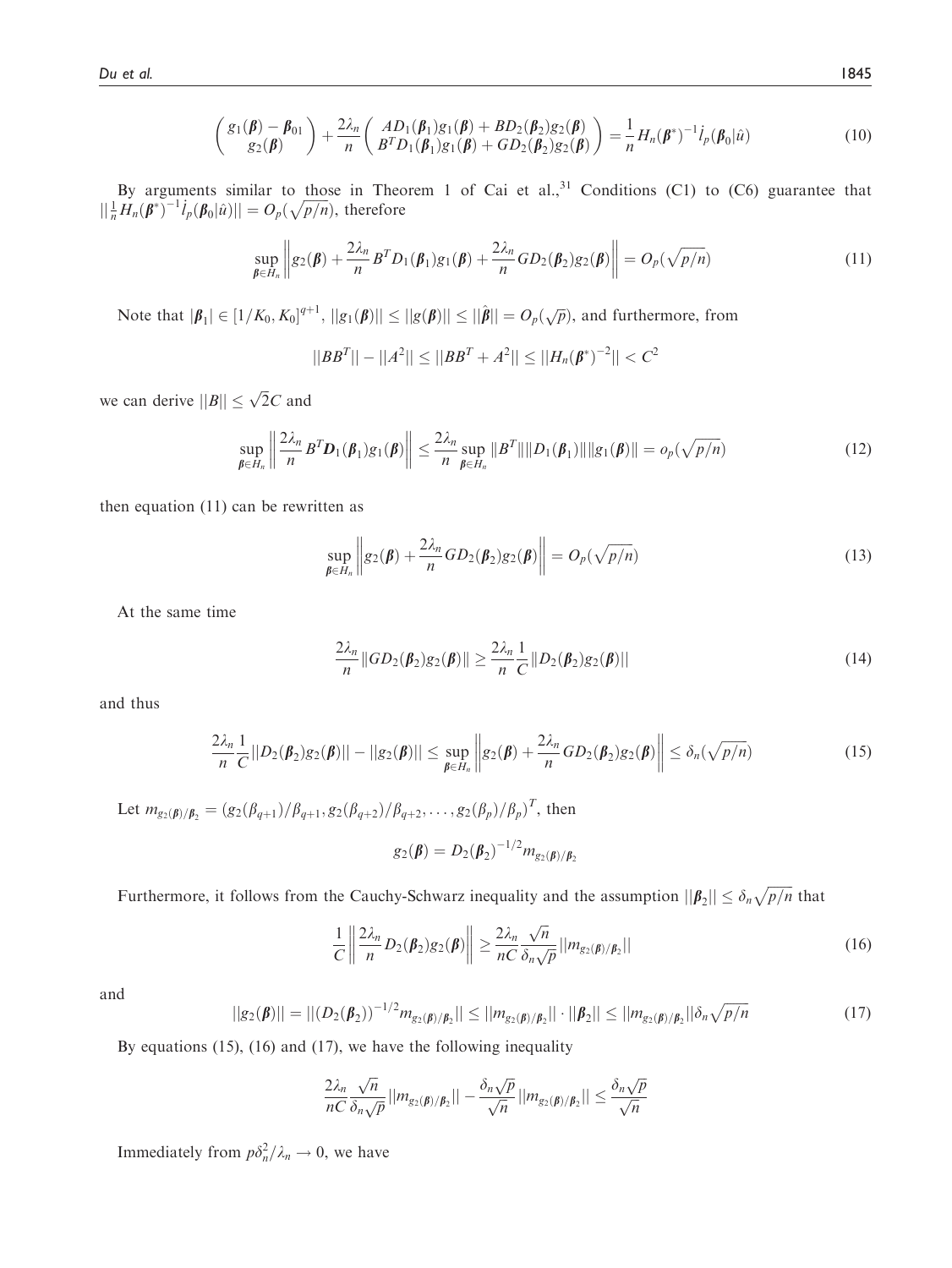$$
||m_{g_2(\beta)/\beta_2}|| \leq \frac{1}{\frac{2\lambda_n}{\rho \delta_n^2 C} - 1} < \frac{1}{C_0}, \quad (C_0 > 1)
$$

with probability tending to 1. Hence with probability tending to 1

$$
||g_2(\beta)|| \le ||\beta_2|| ||m_{g_2(\beta)/\beta_2}|| \le \frac{1}{C_0} ||\beta_2|| \text{ as } n \to \infty
$$

which implies that conclusion (i) holds and  $||g_2(\boldsymbol{\beta})|| \leq \delta_n \sqrt{p/n}$  with probability tending to 1.<br>To prove (ii) we only need to verify that  $||g_1(\boldsymbol{\beta}) - \boldsymbol{B}_{\infty}|| \leq \delta_n \sqrt{p/n}$  with probability tending

To prove (ii), we only need to verify that  $||g_1(\boldsymbol{\beta}) - \boldsymbol{\beta}_{01}|| \leq \delta_n \sqrt{p/n}$  with probability tending to 1. Analogously,<br>one equation (10), we have from equation (10), we have

$$
\sup_{\boldsymbol{\beta}\in H_n}\left\|\frac{2\lambda_n}{n}AD_1(\boldsymbol{\beta}_1)g_1(\boldsymbol{\beta})\right\| = o_p(\sqrt{p/n})
$$

and

$$
\sup_{\boldsymbol{\beta}\in H_n}\left\|g_1(\boldsymbol{\beta})-\boldsymbol{\beta}_{01}+\frac{2\lambda_n}{n}BD_2(\boldsymbol{\beta}_2)g_2(\boldsymbol{\beta})\right\|=O_p(\sqrt{p/n})\leq \delta_n\sqrt{p/n}
$$

Again by equation (15) and Condition (C4), we know that as  $n \to \infty$  and with probability tending to 1

$$
\sup_{\beta\in H_n}\|\frac{2\lambda_n}{n}BD_2(\beta_2)g_2(\beta)\|\leq C(||g_2(\beta)||+\delta_n\sqrt{p/n})||B||\leq 2\sqrt{2}C^2\delta_n\sqrt{p/n}
$$

Since

$$
\|g_1(\boldsymbol{\beta})-\boldsymbol{\beta}_{01}\|-\frac{2\lambda_n}{n}\|BD_2(\boldsymbol{\beta}_2)g_2(\boldsymbol{\beta})\|\leq \sup_{\boldsymbol{\beta}\in H_n}\bigg\|g_1(\boldsymbol{\beta})-\boldsymbol{\beta}_{01}+\frac{2\lambda_n}{n}BD_2(\boldsymbol{\beta}_2)g_2(\boldsymbol{\beta})\bigg\|,
$$

then

$$
\sup_{\boldsymbol{\beta}\in H_n} \|g_1(\boldsymbol{\beta}) - \boldsymbol{\beta}_{01}\| \leq (2\sqrt{2}C^2 + 1)\delta_n\sqrt{p/n} \to 0
$$

with probability tending to 1, which implies that for any  $\epsilon > 0$ ,  $P(||g_1(\beta) - \beta_{01}|| \le \epsilon) \to 1$ . Thus, it follows from  $g_{\epsilon} \in [1/K_0, K_0]^{\epsilon+1}$  that  $g_1(\beta) \in [1/K_0, K_0]^{\epsilon+1}$  holds for large *n*, which implies that conclus  $\beta_{01} \in [1/K_0, K_0]^{q+1}$  that  $g_1(\beta) \in [1/K_0, K_0]^{q+1}$  holds for large *n*, which implies that conclusion (ii) holds. This completes the proof.

Since  $\beta_{02} = 0$ , we can express the objective function of this reduced model as

$$
Q_{n1}(\theta_1) = l_{p1}(\theta_1) - \lambda_n \theta_1^T D_1(\beta_1) \theta_1
$$
\n(18)

**Lemma 3.** Let  $f(\boldsymbol{\beta}_1)$  be a solution to  $\dot{Q}_{n1}(\boldsymbol{\theta}_1) = 0$ , then under regularity conditions (C1) to (C6) and with probability tending to 1 tending to 1

- (i)  $f(\boldsymbol{\beta}_1)$  is a contraction mapping from  $[1/K_0, K_0]^{q+1}$  to itself;<br>ii)  $\sqrt{n}(\hat{\boldsymbol{\beta}}^0 \boldsymbol{\beta}_{\infty}) \stackrel{D}{\longrightarrow} N(0, L(\boldsymbol{\beta}_{\infty})^{-1})$ , where  $\hat{\boldsymbol{\beta}}^0$  is the unique fixed
- (ii)  $\sqrt{n}(\hat{\beta}_1 \beta_{01}) \stackrel{D}{\rightarrow} N(0, I_1(\beta_0)^{-1})$ , where  $\hat{\beta}_1^o$  is the unique fixed point of  $f(\beta_1)$  and  $I_1(\beta_0)$  is the leading  $(q+1) \times$ <br>(a+1) submatrix of  $I(\beta_0)$  $(q+1)$  submatrix of  $I(\boldsymbol{\beta}_0)$ .

Proof. (i) Similar as the derivation of equation (9), through the first-order Taylor expansion, we have that

$$
f(\boldsymbol{\beta}_1) - \boldsymbol{\beta}_{01} + \frac{2\lambda_n}{n} H_{n1}(\boldsymbol{\beta}_1^*)^{-1} D_1(\boldsymbol{\beta}_1) f(\boldsymbol{\beta}_1) = \frac{1}{n} H_{n1}(\boldsymbol{\beta}_1^*)^{-1} i_{p1}(\boldsymbol{\beta}_{01})
$$
\n(19)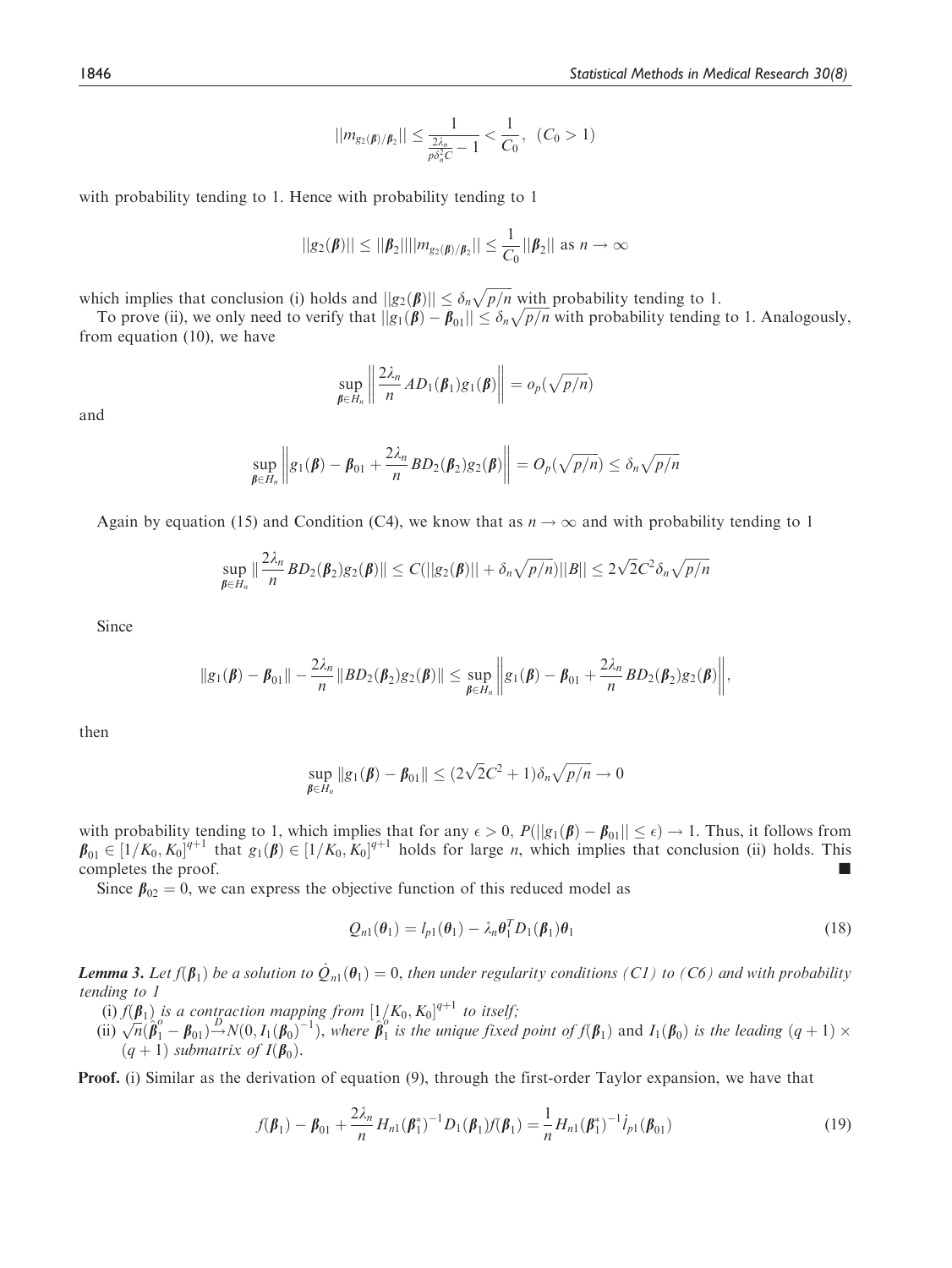where  $H_{n1}(\boldsymbol{\beta}_1^*) = -n^{-1}\ddot{I}_{p1}(\boldsymbol{\beta}_1^*)$  and  $\boldsymbol{\beta}_1^*$  lies between  $\boldsymbol{\beta}_{01}$  and  $f(\boldsymbol{\beta}_1)$ . From  $n^{-1}\dot{I}_{p1}(\boldsymbol{\beta}_{01}) = O_p(q/n)$ , we know that

$$
\sup_{|\boldsymbol{\beta}_1| \in [1/K_0, K_0]^{q+1}} \left\| f(\boldsymbol{\beta}_1) - \boldsymbol{\beta}_{01} + \frac{2\lambda_n}{n} H_{n1}(\boldsymbol{\beta}_1^*)^{-1} D_1(\boldsymbol{\beta}_1) f(\boldsymbol{\beta}_1) \right\| = O_p(\sqrt{q/n})
$$

By (C4) and similar as the proof process of Lemma 2, we have that

$$
\sup_{|\boldsymbol{\beta}_1| \in [1/K_0, K_0]^{q+1}} \left\| \frac{2\lambda_n}{n} H_{n1}(\boldsymbol{\beta}_1^*)^{-1} D_1(\boldsymbol{\beta}_1) f(\boldsymbol{\beta}_1) \right\| = o_p(\sqrt{q/n})
$$

Thus, with the probability tending to 1

$$
\sup_{|\pmb{\beta}_1| \in [1/K_0, K_0]^{q+1}} ||f(\pmb{\beta}_1) - \pmb{\beta}_{01}|| \leq \delta_n \sqrt{q/n} \to 0
$$

which implies that  $P\{f(\boldsymbol{\beta}_1) \in [1/K_0, K_0]^{q+1}\} \to 1$  as  $n \to \infty$ . That is,  $f(\boldsymbol{\beta}_1)$  is a mapping from  $[1/K_0, K_0]^{q+1}$  to itself.<br>Next to prove  $f(\boldsymbol{\beta}_1)$  is a contraction mapping, we need show that superintendent Next to prove  $f(\boldsymbol{\beta}_1)$  is a contraction mapping, we need show that  $\sup_{|\boldsymbol{\beta}_1| \in [1/K_0, K_0]^{d+1}} |\tilde{f}(\boldsymbol{\beta}_1)| = o_p(1)$ .<br>From  $\tilde{Q}_+(f(\boldsymbol{\beta}_1)) = 0$  we have

From  $\dot{Q}_{n1}(f(\beta_1)) = 0$  we have

$$
\dot{l}_{p1}(f(\boldsymbol{\beta}_1)) = 2\lambda_n D_1(\boldsymbol{\beta}_1)f(\boldsymbol{\beta}_1)
$$
\n(20)

Taking the derivative with respect to  $\beta_1^T$  on both sides of equation (20) and rearranging terms, we obtain that

$$
\left[\frac{2\lambda_n}{n}D_1(\beta_1) + H_{n1}(f(\beta_1))\right] \dot{f}(\beta_1) = \frac{4\lambda_n}{n} f(\beta_1) \text{diag}(0, \beta_1^{-3}, \dots, \beta_q^{-3})
$$
\n(21)

where  $\dot{f}(\beta_1) = \partial f(\beta_1) / \partial \beta_1^T$ . From the fact that  $\lambda_n/\sqrt{n} \to 0$ ,  $||f(\beta_1)||$  and  $||\beta_1||$  are bounded, we have

$$
\sup_{|\boldsymbol{\beta}_1| \in [1/K_0, K_0]^{q+1}} \frac{4\lambda_n}{n} ||f(\boldsymbol{\beta}_1) \text{diag}(0, \boldsymbol{\beta}_1^{-3}, \dots, \boldsymbol{\beta}_q^{-3})|| = o_p(1)
$$

Again, since

$$
1/K_0^2||\dot{f}(\beta_1)|| \leq ||H_{n1}(f(\beta_1))\dot{f}(\beta_1)|| \leq K_0^2||\dot{f}(\beta_1)||
$$

and

$$
1/C||\dot{f}(\beta_1)|| \leq ||D_1(\beta_1)\dot{f}(\beta_1)|| \leq C||\dot{f}(\beta_1)||
$$

and from equation (21), we can reach the conclusion that

$$
\sup_{|\boldsymbol{\beta}_1| \in [1/K_0, K_0]^{q+1}} | |\dot{f}(\boldsymbol{\beta}_1)| | = o_p(1)
$$

which implies that  $f(\cdot)$  is a contraction mapping from  $[1/K_0, K_0]^{q+1}$  to itself with probability tending to 1. Hence, according to the contraction mapping theorem, there exists one unique fixed-point  $\hat{\beta}_1^o \in [1/K_0, K_0]^{q+1}$  such that  $f(\hat{\boldsymbol{\beta}}_1^o) = \hat{\boldsymbol{\beta}}_1^o$  $f(\hat{\boldsymbol{\beta}}_1^{\nu}) = \hat{\boldsymbol{\beta}}_1^{\nu}.$ 

(ii) From equation (19) we have  $f(\mathbf{\beta}_1) = [H_{n1}(\mathbf{\beta}_1^*) + \frac{2\lambda_n}{n} D_1(\mathbf{\beta}_1)]^{-1} [H_{n1}(\mathbf{\beta}_1^*) \mathbf{\beta}_{01} + \frac{1}{n} l_{p1}(\mathbf{\beta}_{01})]$ . Denote  $\Phi(\hat{\mathbf{\beta}}_1^0) = [H_{n1}(\mathbf{\beta}_1^*) + \frac{2\lambda_n}{n} D_1(\hat{\mathbf{\beta}}_1^0)]^{-1}$ , then we have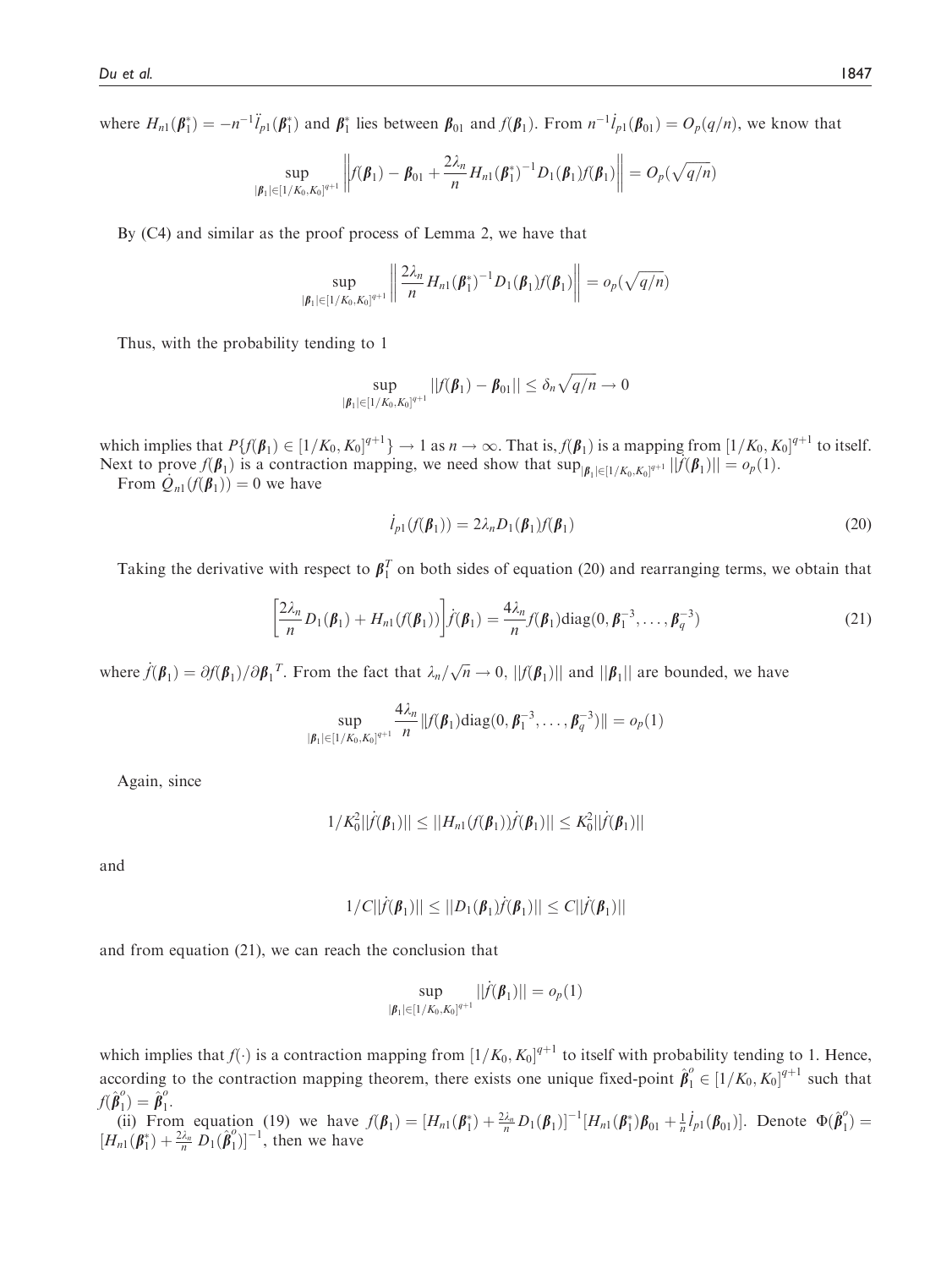$$
\hat{\boldsymbol{\beta}}_1^o = f(\hat{\boldsymbol{\beta}}_1^o) = \Phi(\hat{\boldsymbol{\beta}}_1^o) H_{n1}(\boldsymbol{\beta}_1^*) \boldsymbol{\beta}_{01} + \frac{1}{n} \Phi(\hat{\boldsymbol{\beta}}_1^o) \boldsymbol{i}_{p1}(\boldsymbol{\beta}_{01})]
$$

and

$$
\sqrt{n}H_{n1}(\beta_1^*)^{1/2}(\hat{\beta}_1^o - \beta_{01}) = \sqrt{n}H_{n1}(\beta_1^*)^{1/2}\{\Phi(\hat{\beta}_1^o)H_{n1}(\beta_1^*) - I_{q+1}\}\beta_{01}
$$

$$
+ \frac{1}{\sqrt{n}}H_{n1}(\beta_1^*)^{1/2}\Phi(\hat{\beta}_1^o)\dot{I}_{p1}(\beta_{01})
$$

$$
= \Pi_1 + \Pi_2
$$

with  $\Pi_1 = \sqrt{n} H_{n1}(\boldsymbol{\beta}_1^*)^{1/2} {\Phi(\hat{\boldsymbol{\beta}}_1^0) H_{n1}(\boldsymbol{\beta}_1^*) - I_{q+1} \} \boldsymbol{\beta}_{01}$  and  $\Pi_2 = \frac{1}{\sqrt{n}} H_{n1}(\boldsymbol{\beta}_1^*)^{1/2} \Phi(\hat{\boldsymbol{\beta}}_1^0) \boldsymbol{i}_{p1}(\boldsymbol{\beta}_{01}).$ <br>Furthermore, it follows from Woodbury matrix identity and Conditio

$$
||\Pi_1|| = \frac{2\lambda_n}{\sqrt{n}}||H_{n1}(\boldsymbol{\beta}_1^*)^{-\frac{1}{2}}D_1(\hat{\boldsymbol{\beta}}_1^o)\Phi(\hat{\boldsymbol{\beta}}_1^o)H_{n1}(\boldsymbol{\beta}_1^*)\boldsymbol{\beta}_{01}|| \leq \frac{2\lambda_n}{\sqrt{n}}K_0^2||H_{n1}(\boldsymbol{\beta}_1^*)^{\frac{1}{2}}||||\boldsymbol{\beta}_{01}|| = o_p(1)
$$

Similarly using Woodbury matrix identity to  $\Pi_2$ , we have

$$
\begin{split}\n||\Pi_{2}|| &= \frac{1}{\sqrt{n}} H_{n1}(\boldsymbol{\beta}_{1}^{*})^{-1/2} \left\{ aI_{q+1} - \frac{2\lambda_{n}}{n} D_{1}(\hat{\boldsymbol{\beta}}_{1}^{o}) \Phi(\hat{\boldsymbol{\beta}}_{1}^{o}) \right\} i_{p1}(\boldsymbol{\beta}_{01}) \\
&= \frac{1}{\sqrt{n}} H_{n1}(\boldsymbol{\beta}_{1}^{*})^{-1/2} i_{p1}(\boldsymbol{\beta}_{01}) - \frac{2\lambda_{n}}{\sqrt{n}} H_{n1}(\boldsymbol{\beta}_{1}^{*})^{-1/2} D_{1}(\hat{\boldsymbol{\beta}}_{1}^{o}) \Phi(\hat{\boldsymbol{\beta}}_{1}^{o}) \frac{1}{n} i_{p1}(\boldsymbol{\beta}_{01}) = \frac{1}{\sqrt{n}} H_{n1}(\boldsymbol{\beta}_{1}^{*})^{-1/2} i_{p1}(\boldsymbol{\beta}_{01}) + o_{p}(1) \\
&\to N_{q+1}(0, I_{q+1})\n\end{split}
$$

Therefore,  $\sqrt{n}(\hat{\beta}_1^o - \beta_{01}) \to N_{q+1}(0, H_{n1}(\beta_1^*)^{-1})$ 

 $\blacksquare$ **Proof of Theorem 1.** (i) According to the definitions of the BAR estimator  $\hat{\beta}$  and Lemma 1 and Lemma 2(i), we have that

$$
\hat{\boldsymbol{\beta}}_2 = \lim_{k \to \infty} g_2(\hat{\boldsymbol{\beta}}^{(k)}) = 0
$$

holds with the probability tending to 1.

(ii) Since  $\hat{\beta}_1 = \lim_{k \to \infty} g_1(\hat{\beta}^{(k)})$ , next we should show that

$$
P(\lim_{k\to\infty}||g_1(\hat{\boldsymbol{\beta}}^{(k)})-\hat{\boldsymbol{\beta}}_1^o||=0)\to 1
$$

where  $\hat{\beta}_1^o$  is the unique fixed point of  $f(\beta_1)$  defined in Lemma 3.<br>According to the definition of  $g(\beta)$ ,  $g(\beta) = (g_1(\beta))^T g_2(\beta)^T$ .

According to the definition of  $g(\boldsymbol{\beta})$ ,  $g(\boldsymbol{\beta}) = (g_1(\boldsymbol{\beta})^T, g_2(\boldsymbol{\beta})^T)$ According to the definition of  $g(\beta)$ ,  $g(\beta) = (g_1(\beta)^T, g_2(\beta)^T)^T$  is the solution of  $\dot{Q}_n(\theta) = 0$ , that is,  $g_1(\beta)$  is the solution of  $\dot{Q}_n(\theta) = 0$ .<br>
From (i) we can see that  $\lim_{\theta \to 0} g_2(\beta; \beta, \beta_0) = 0$  and thus  $\lim$ 

From (i) we can see that  $\lim_{\beta_2 \to 0} g_2(\beta; \beta_1, \beta_2) = 0$ , and thus  $\lim_{\beta_2 \to 0} g_1(\beta; \beta_1, \beta_2) = f(\beta_1)$  holds. Also, for any  $\hat{\beta}_2^{(k)}$ ,  $g(\beta; \beta_1, \hat{\beta}_2^{(k)})$  is a mapping of  $\beta_1$ , and with  $k \to \infty$  and probability

$$
\eta_k \equiv \sup_{g_1(\boldsymbol{\beta}) \in [1/K_0, K_0]^{q+1}} ||f(\boldsymbol{\beta}_1) - g_1(\boldsymbol{\beta}; \boldsymbol{\beta}_1, \hat{\boldsymbol{\beta}}_2^{(k)})|| \to 0 \tag{22}
$$

On the other hand, since  $f(\cdot)$  is a contraction mapping, there exists a constant  $C_1 > 1$  such that

$$
||f(\hat{\boldsymbol{\beta}}_1^{(k)}) - \hat{\boldsymbol{\beta}}_1^{o}|| = ||f(\hat{\boldsymbol{\beta}}_1^{(k)}) - f(\hat{\boldsymbol{\beta}}_1^{o})|| \le \frac{1}{C_1} ||\hat{\boldsymbol{\beta}}_1^{(k)} - \hat{\boldsymbol{\beta}}_1^{o}||
$$
\n(23)

Let  $h_k = ||\hat{\boldsymbol{\beta}}_1^{(k)} - \hat{\boldsymbol{\beta}}_1^{o}||$ , then it follows from equations (22) and (23) that